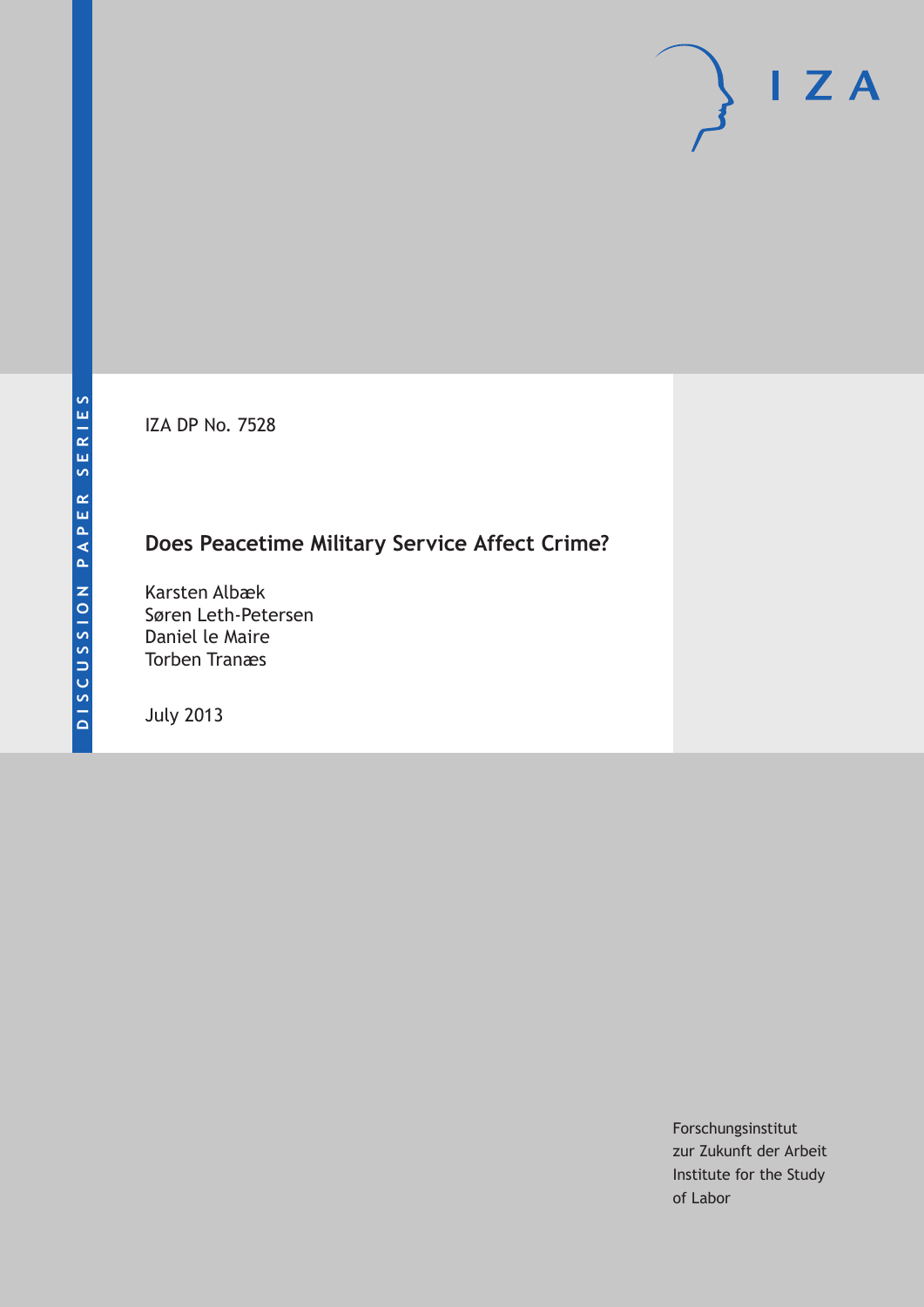# **Does Peacetime Military Service Affect Crime?**

### **Karsten Albæk**

*SFI – The Danish National Centre for Social Research*

### **Søren Leth-Petersen**

*University of Copenhagen and SFI*

## **Daniel le Maire**

*University of Copenhagen*

### **Torben Tranæs**

*Rockwool Foundation Research Unit, CESifo and IZA*

Discussion Paper No. 7528 July 2013

IZA

P.O. Box 7240 53072 Bonn Germany

Phone: +49-228-3894-0 Fax: +49-228-3894-180 E-mail: [iza@iza.org](mailto:iza@iza.org)

Any opinions expressed here are those of the author(s) and not those of IZA. Research published in this series may include views on policy, but the institute itself takes no institutional policy positions. The IZA research network is committed to the IZA Guiding Principles of Research Integrity.

The Institute for the Study of Labor (IZA) in Bonn is a local and virtual international research center and a place of communication between science, politics and business. IZA is an independent nonprofit organization supported by Deutsche Post Foundation. The center is associated with the University of Bonn and offers a stimulating research environment through its international network, workshops and conferences, data service, project support, research visits and doctoral program. IZA engages in (i) original and internationally competitive research in all fields of labor economics, (ii) development of policy concepts, and (iii) dissemination of research results and concepts to the interested public.

<span id="page-1-0"></span>IZA Discussion Papers often represent preliminary work and are circulated to encourage discussion. Citation of such a paper should account for its provisional character. A revised version may be available directly from the author.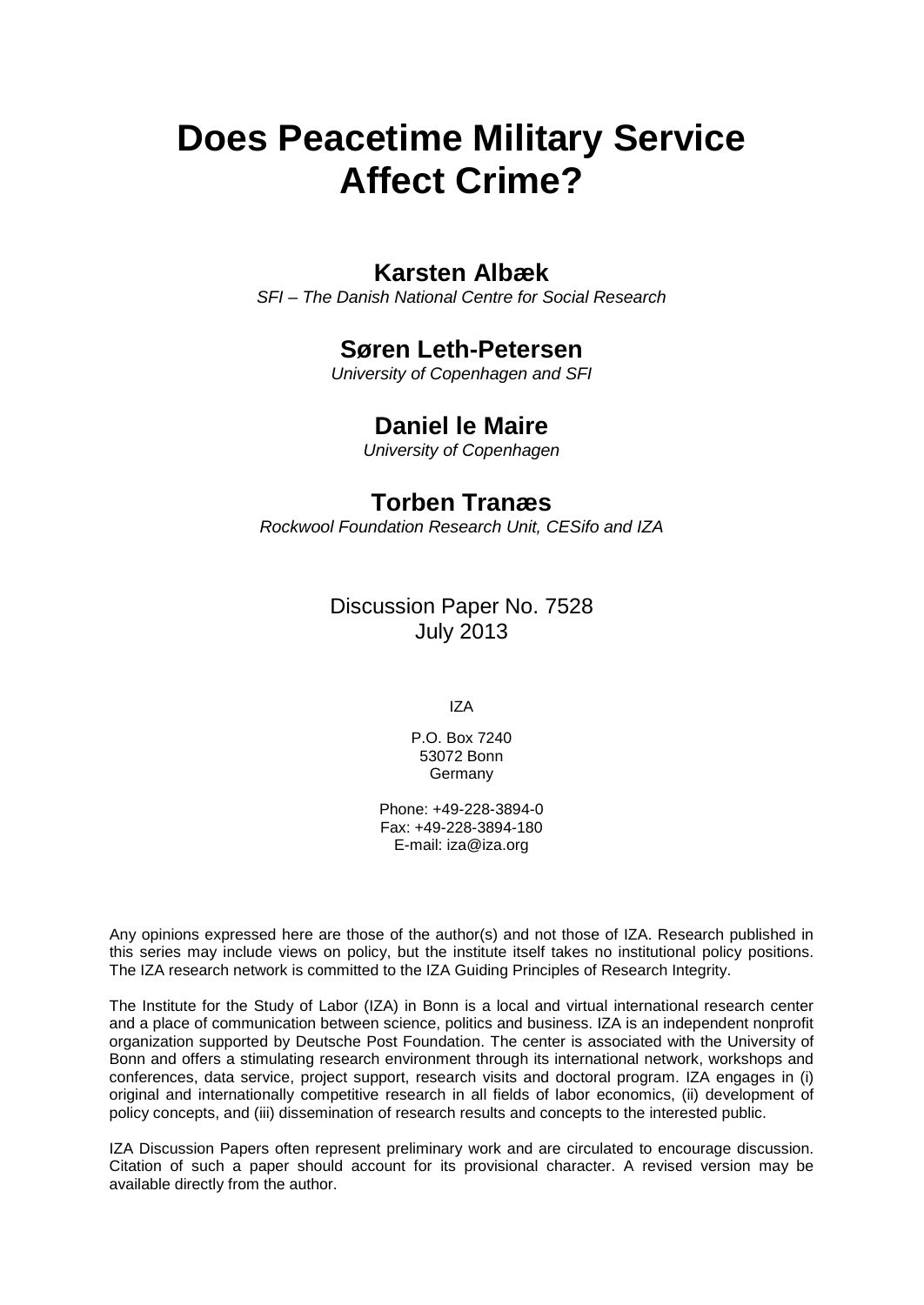IZA Discussion Paper No. 7528 July 2013

# **ABSTRACT**

# **Does Peacetime Military Service Affect Crime?[\\*](#page-1-0)**

Draft lottery data combined with Danish longitudinal administrative records show that military service can reduce criminal activity for youth offenders who enter service at ages 19-22. For this group property crime is reduced for up to five years from the beginning of service, and the effect is therefore not only a result of incapacitation while enrolled. We find no effect of service on violent crimes. We also find no effect of military service on educational attainment and unemployment, but we find negative effects of service on earnings. These results suggest that military service does not upgrade productive human capital directly, but rather impacts criminal activity through other channels, for example by changing the attitudes to criminal activity for this group.

JEL Classification: H56, K42, J24

Keywords: crime, military service, activation

### **NON-TECHNICAL SUMMARY**

Peacetime military service seems to affect the future life of young men both positively and negatively. It reduces the criminal activities both during and after military serves for young men that already had a criminal record when enrolled. But this positive effect comes at a cost, because young men who do military service seem to earn less after the service than comparable young men who do not serve.

Corresponding author:

Torben Tranæs The Rockwool Foundation Research Unit Sølvgade 10, 2. tv. 1307 Copenhagen K. Denmark E-mail: [tt@rff.dk](mailto:tt@rff.dk)

Daniel le Maire is grateful for financial support from the Danish Social Science Research Council.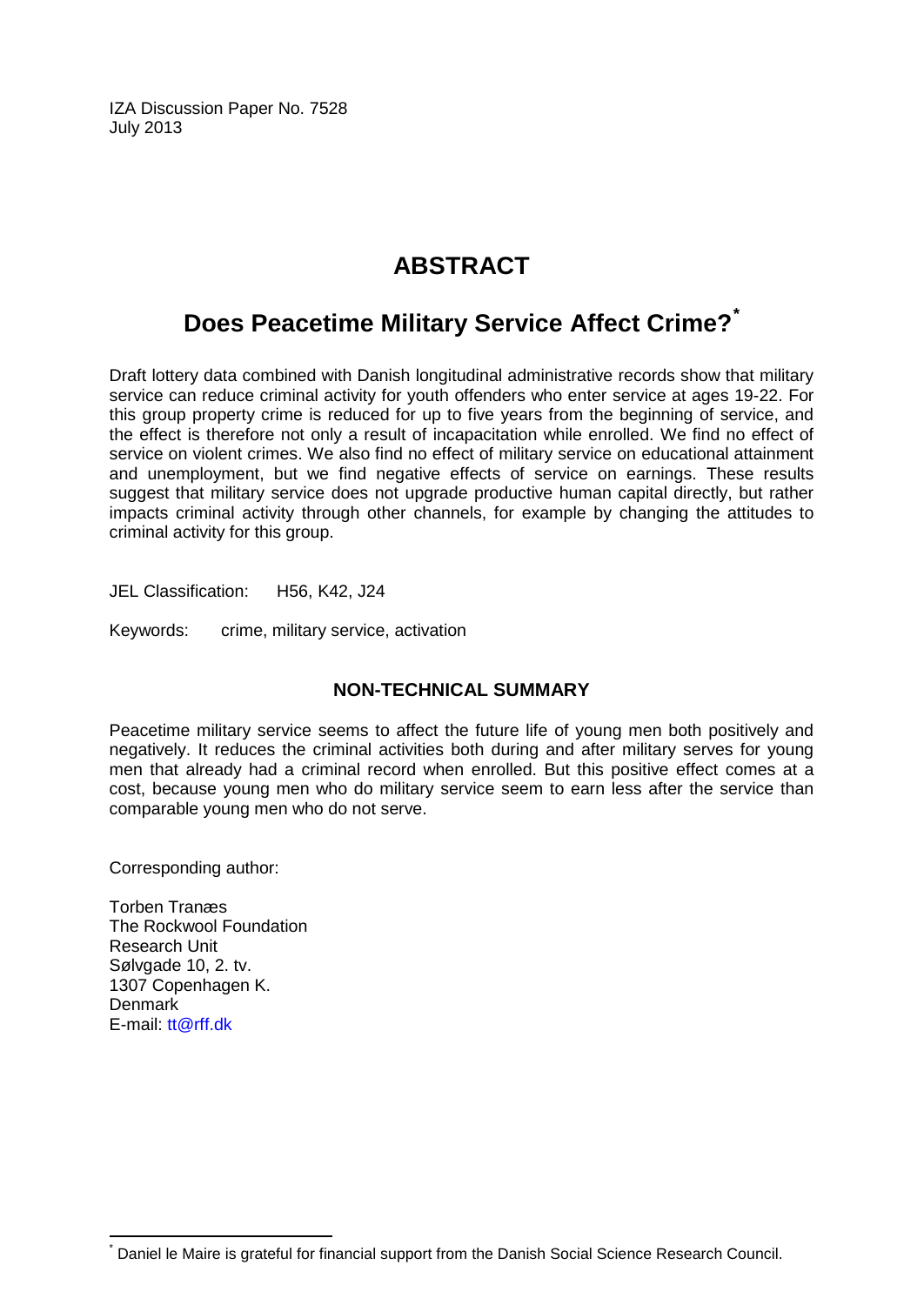#### **1. Introduction**

Crime is costly for society and there is ongoing debate about how to reduce youth crime. The aim of this paper is to measure the effect of peacetime military service by conscription on the propensity to commit crime during and after service. Peace time conscription is widespread. For example, many NATO countries have peace time conscription. One of the objectives of conscription is to support democracy by improving civil-military relations and by educating youth by offering them a new chance in life, introducing them to other segments of the population, and informing them about important civil values, Sørensen (2000). By teaching obedience and discipline military service may also provide skills that are potentially directly relevant in the labor market and, thereby, make labor market activity more attractive relative to criminal activity. Furthermore, the fact that military service occupies the time of the conscripts while in service can potentially also contribute to reducing crime. Military service can thus potentially impact criminal behavior by incapacitation, by affecting productive human capital, and by socializing conscripts towards being better citizens, i.e. shaping their attitude towards criminal activity. Military service can, however, also enhance criminal behavior by delaying labor market entry and education thereby worsening labor market opportunities. What is more, training in the use of weapons may stimulate criminal activity. Finally, conscription is associated with close and long term interaction with new peers, and this can affect criminal behavior both positively and negatively depending on the quality of the peers.

The literature about the effect of peacetime military service on crime is sparse. Galiani *et al.* (2011) estimate the effect of military service by conscription in Argentina, during war as well as peace time, on the propensity to commit crime. Identifying the causal effect by exploiting the randomization of eligibility inherent in the draft lottery, they find that military service increases the propensity to develop a subsequent criminal record and that service has a detrimental effect on subsequent labor market performance. Effects are more adverse for individuals having served during war time. A related strand of literature has examined the association between war veteran status and subsequent criminal activity, see MacLean and Elder (2007) for an overview. The evidence from this literature is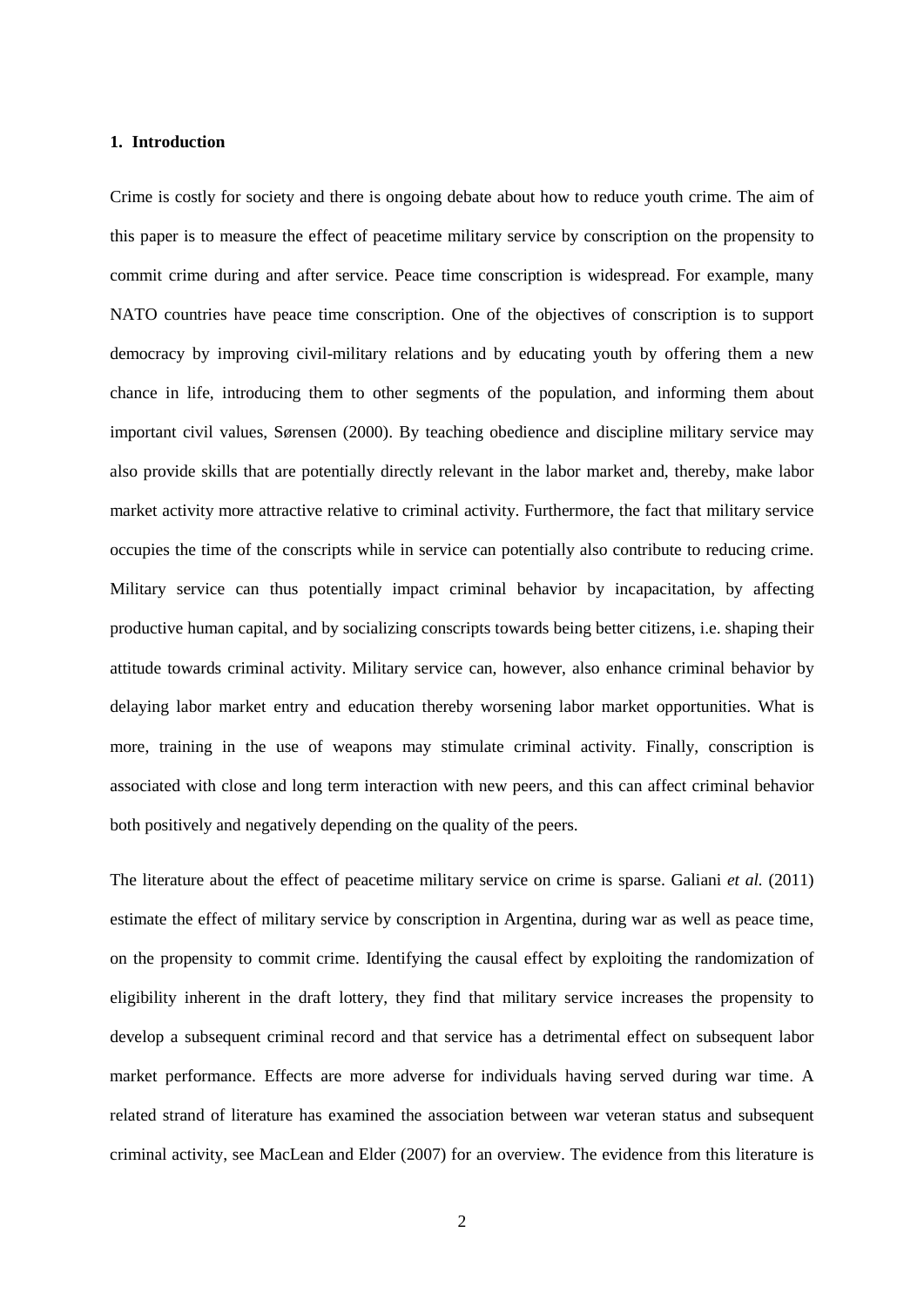mixed and seems to depend on the context. A number of papers show that military service can impact other important aspects of people's lives. Angrist (1990) exploits the Vietnam War draft lottery to show that Vietnam veterans earn less than otherwise similar men who were not drafted. Follow-up studies have found earnings effects to be short lived, Angrist, Chen and Song (2011) and Angrist and Chen (2011), although the latter study finds that the GI Bill generated schooling gains for veterans. Angrist (1998) shows evidence that voluntary military service can have positive effects on postservice employment. Card and Cardoso (2012) show evidence that peace time conscription increases the earnings of low-skilled Portuguese men.

A range of studies have tried to quantify the effect of various policy initiatives on reducing crime. Some policy measures have obvious short-lived effects. For example, imprisonment takes the criminal out of criminal activity (at least outside the prison) and increased police effort also seems to lower criminal activity, Chalfin and McCrary (2013). Much of the previous evidence about how to reduce crime has focused on the effect of schooling and social policies. The literature about the effect of schooling is much too large to give a full account of here and we refer to Lochner (2011) who surveys effects of schooling and job training programs on crime. Schooling can generally affect crime directly by upgrading human capital and changing opportunity costs of crime or by occupying time and thereby reducing crime through incapacitation. It can also affect crime by changing the attitude towards criminal activity by affecting the psychic rewards, preferences for risk taking or patience, or by affecting social interaction. There appears to be evidence that human capital upgrading has lasting effects. For example, in a recent paper Machin, Marie, and Vujic (2011) exploit an increase in the minimum schooling age from age 15 to 16 in 1972-73 in England and Wales and find that the effect of one year of additional schooling reduces property crime by 20-30% over the period 1972-1996. There is also evidence that incapacitation plays a role. Jacob and Lefgren (2003) examine juvenile crime rates on days when school is not in session with days when it is and find that crime rates are higher when school is not in session. Similarly, Luallen (2006) finds that crime rates are higher when teachers strike. A number of studies have also found that pre-school programs can have sizeable long run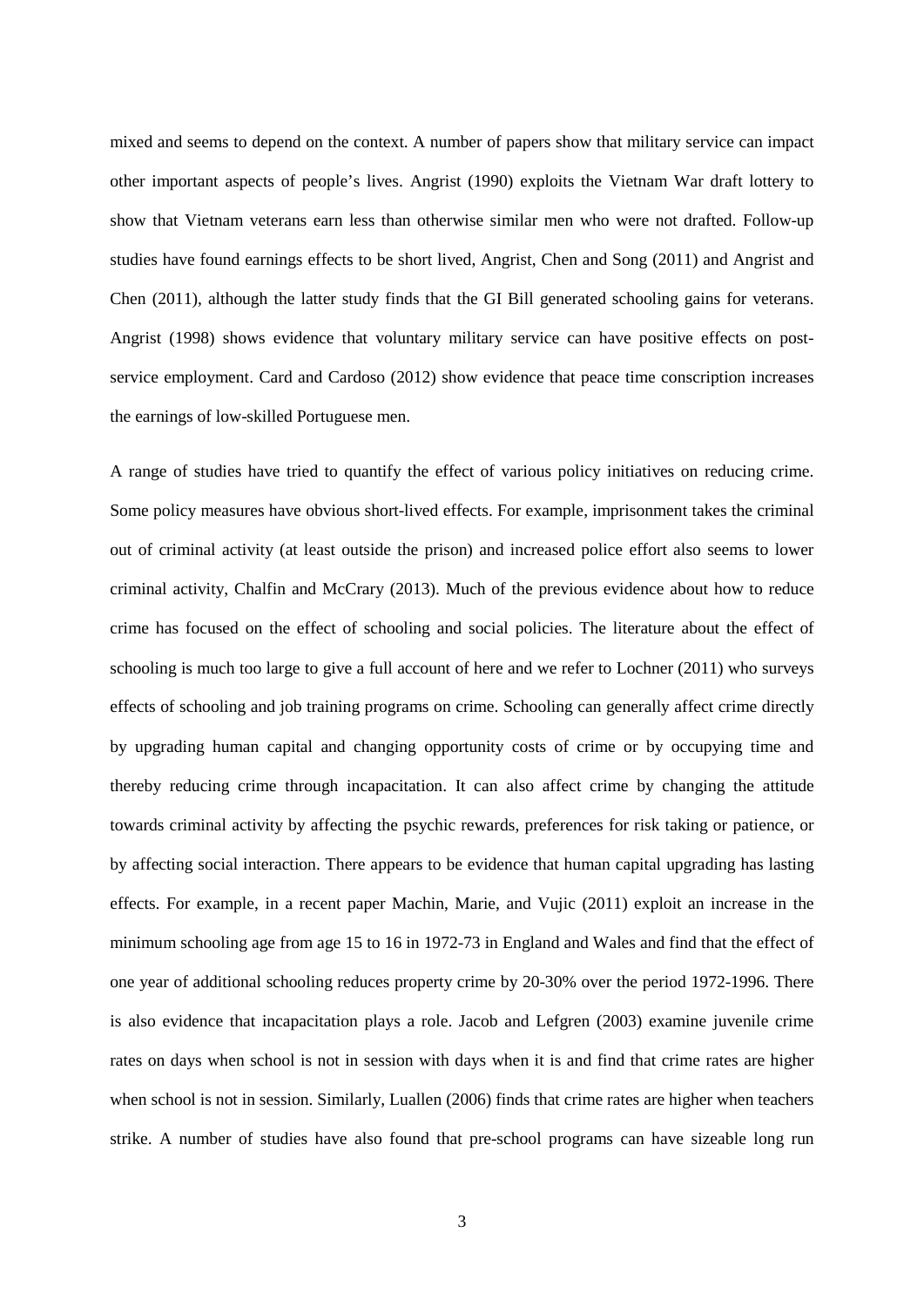effects, Lochner (2011). Social policies may also affect the propensity to commit crime. For example, in a recent study Fallesen *et al.* (2012) investigate the effect of labor market programs activating unemployed workers on crime and find that activation reduces criminal activity significantly and that the effect is not only the result of incapacitation by reducing leisure hours since criminal activity is also reduced on weekends when leisure hours are not affected. Educational and social programs are, however, difficult to design so as to reach high risk groups such as youth offenders, and peace time military service by conscription may be a way of reaching such groups.

This paper focuses on the effect of peacetime military service on criminal activity. To identify the causal effect of military service we exploit the fact that all young men in Denmark upon reaching the age of 18 are liable to participate in a draft lottery for military service. Exploiting this source of randomization we ensure that we are not considering a particular type of young men in military service, i.e. our estimates are not plagued by self-selection into service. This research design is similar to the design applied by Galiani *et al.* (2011) and Angrist and coauthors. Our data are longitudinal covering the 1964 cohort from the year the individuals turn 16 and the next 20 years forward. It includes information about convictions, schooling, labor market attachment, earnings and family background. By observing pre-conscription convictions we are able to identify youth offenders and to estimate effects separately for this group. The longitudinal data also allow us to characterize the dynamic effects of military service on subsequent criminal activity.

Our results show that peace time military service lowers the propensity to commit property crime among youth offenders, i.e. young people who had committed crime before they entered military service. For this group property crime is reduced for up to five years from the beginning of service, and the effect is, therefore, not only a result of incapacitation while enrolled. Criminal activity in Denmark peaks at age [1](#page-5-0)8 and is reduced to about half of this by age  $25<sup>1</sup>$  and most efforts to reduce crime target people aged 16-25. Our results suggest that military service can reduce crime for youth

**.** 

<span id="page-5-0"></span><sup>&</sup>lt;sup>1</sup> This is documented by Statistics Denmark, [http://www.statbank.dk/statbank5a/default.asp?w=1301.](http://www.statbank.dk/statbank5a/default.asp?w=1301) Similar patterns are well-known for other countries, e.g. Imai and Krishna (2004) and Grogger (1998).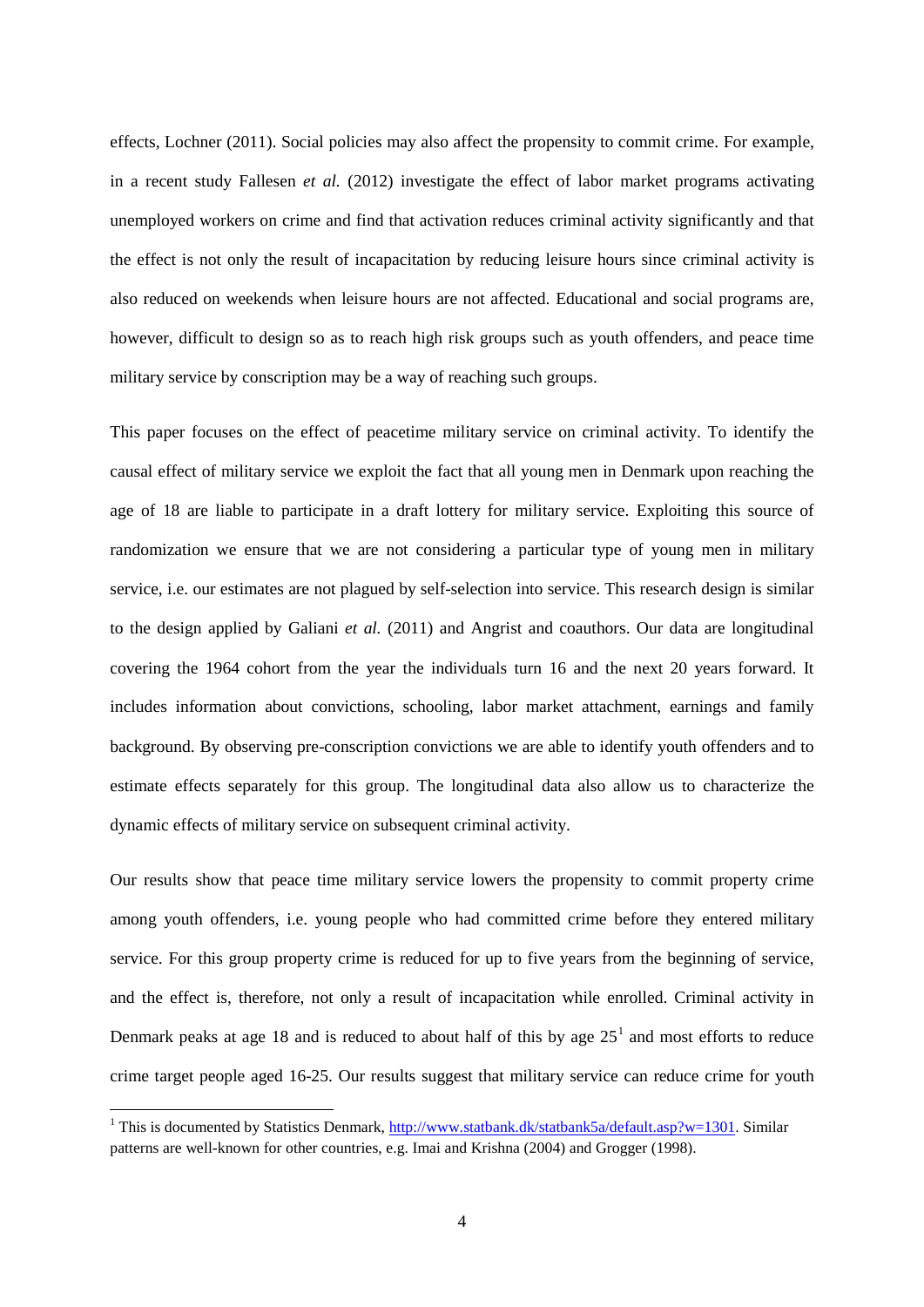offenders for a significant fraction of the criminal intensive age interval. We do not find any effects on violent crimes. We speculate that this is because violent crimes are acts of impulse while property crimes often are the result of unsentimental planning, Jacob and Lefgren (2003). We do not find any effects of military service on post-service educational attainment or on employment, and we find that service leads to lower earnings for up to four years after completed service. These results suggest that military service does not upgrade productive human capital directly, but rather impacts criminal activity through other channels, for example by changing the attitude to criminal activity for this group

Our study provides new evidence about the impact of peace-time military conscription on criminal activity. The only previous study of peace-time conscription on criminal activity, Galiani *et al.* (2011), found that service boosted subsequent criminal activity. We find that military service has no effect on crime for the vast majority of conscripts. Unlike Galiani *et al.* (2011) we are able to identify youth offenders and to examine whether effects are different for this sub-group who are at risk of continuing a criminal career. Our results suggest that this is indeed the case. Youth offenders who are randomized into military service have lower crime rates for up to five years from the beginning of service than youth offenders who are not in service. This new evidence suggests that peace time military service by conscription may be a way to reach a high-risk group that is otherwise difficult to reach using other policy measures.

The next section describes the Danish military service and draft lottery as well as the data and the ability of the draft lottery number to predict military service. The following section briefly outlines the methodology. Section 4 presents the results and section 5 sums up and concludes the analysis.

#### **2. Military Service and data**

#### *Military service*

All Danish men upon reaching the age of 18 become liable for conscription and participate in a draft lottery for national service. The draft lottery takes place in connection with a conscription examination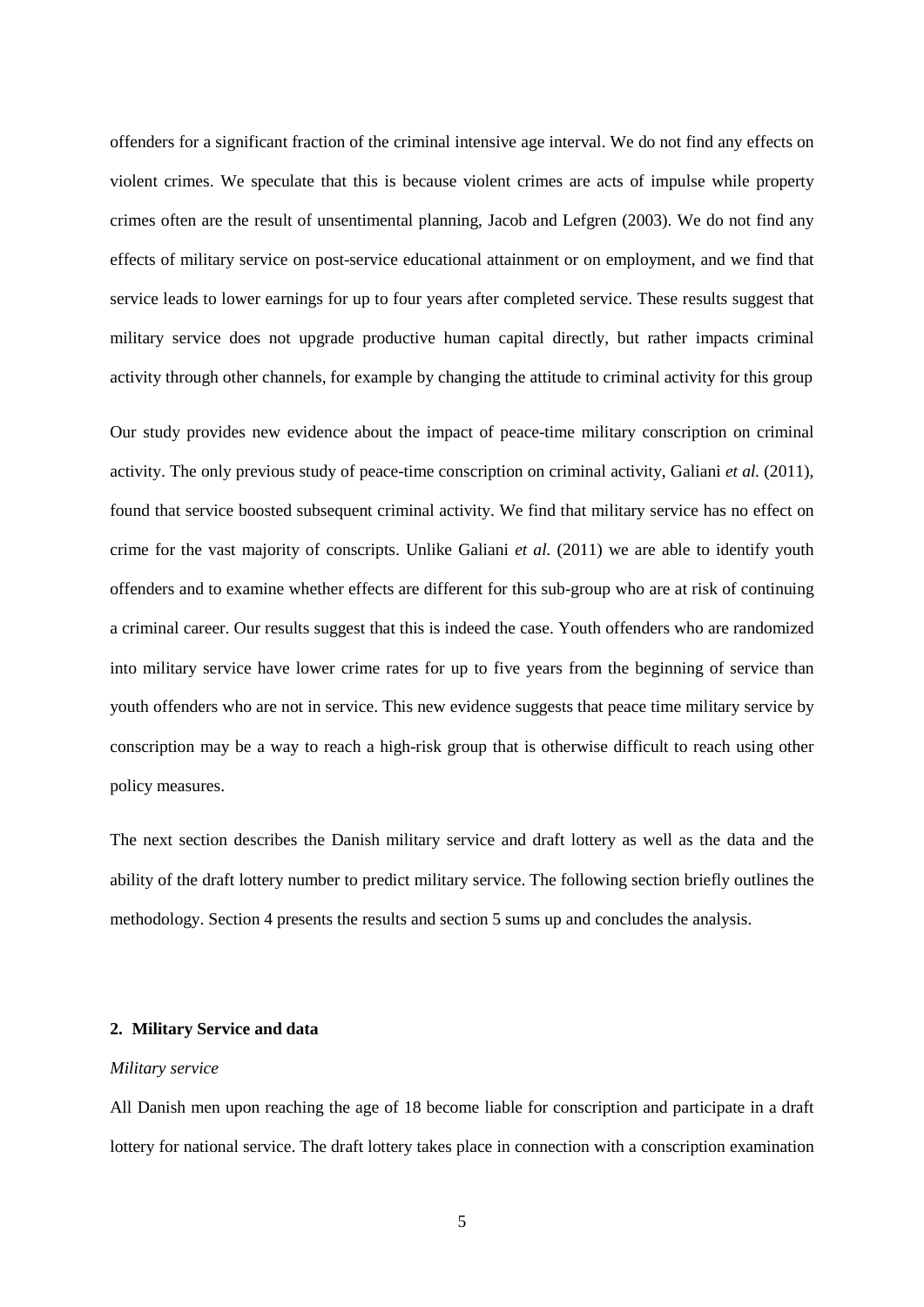where participants are also subjected to a health examination and an IQ test. The IQ test is used for identifying individuals who are not eligible for service, see Teasdale ([2](#page-7-0)009).<sup>2</sup> National service includes military and civil defense service. The vast majority of inductees participate in military service, and we will simply refer to it as military service. The lottery has numbers corresponding to the size of the cohort attending the draft lottery in the entire country. Draft examinations are identical across examination stations and the lottery is designed to generate an identical risk of being inducted across the country. Men drawing a low number are inducted. How many inductees are needed depends on the staffing needs of the military and civil defense as well as on the number of volunteers. In practice, men are called for induction up to a ceiling corresponding to about 25-30% of the cohort. The exact number is, however, unknown at the time of the lottery.

In our sample about 16% are not eligible for military service. Some of these never participate in the lottery because they are obviously not qualified for service. This could, for example, be because they have obvious physical disabilities or mental problems rendering them unable to participate in service. Some participate in the lottery but are subsequently assessed to be unfit for service because of health problems that did not disqualify them at first or because they have very low test scores. In fact, when we compare observed characteristics of the group of ineligibles with those who are eligible, the test scores are the only factor for which we can trace significant differences between these two groups.<sup>[3](#page-7-1)</sup> In particular, there is no difference between the eligible and ineligible group in terms of youth crime.

The link between the lottery number and the execution of service is not deterministic because not all men who draw a number turn out to be eligible. There is also a small group of draft resisters, who, after having participated in the draft lottery, resist military service. Draft resisters are assigned to nonmilitary service in various places, for example kindergartens, libraries, NGOs, or municipal administration/service. It is possible to volunteer, and volunteering for service can either be true volunteering or technical volunteering where participants can decide to volunteer after having drawn a

<span id="page-7-0"></span><sup>&</sup>lt;sup>2</sup> The test has been validated extensively, see Teasdale *et al.* (2011), and it has been shown to have satisfactory test-retest reliability, to correlate with other acknowledged IQ tests and to not be influenced by motivational effects from the conscription context.

<span id="page-7-1"></span><sup>&</sup>lt;sup>3</sup> We do not have information about health in our data.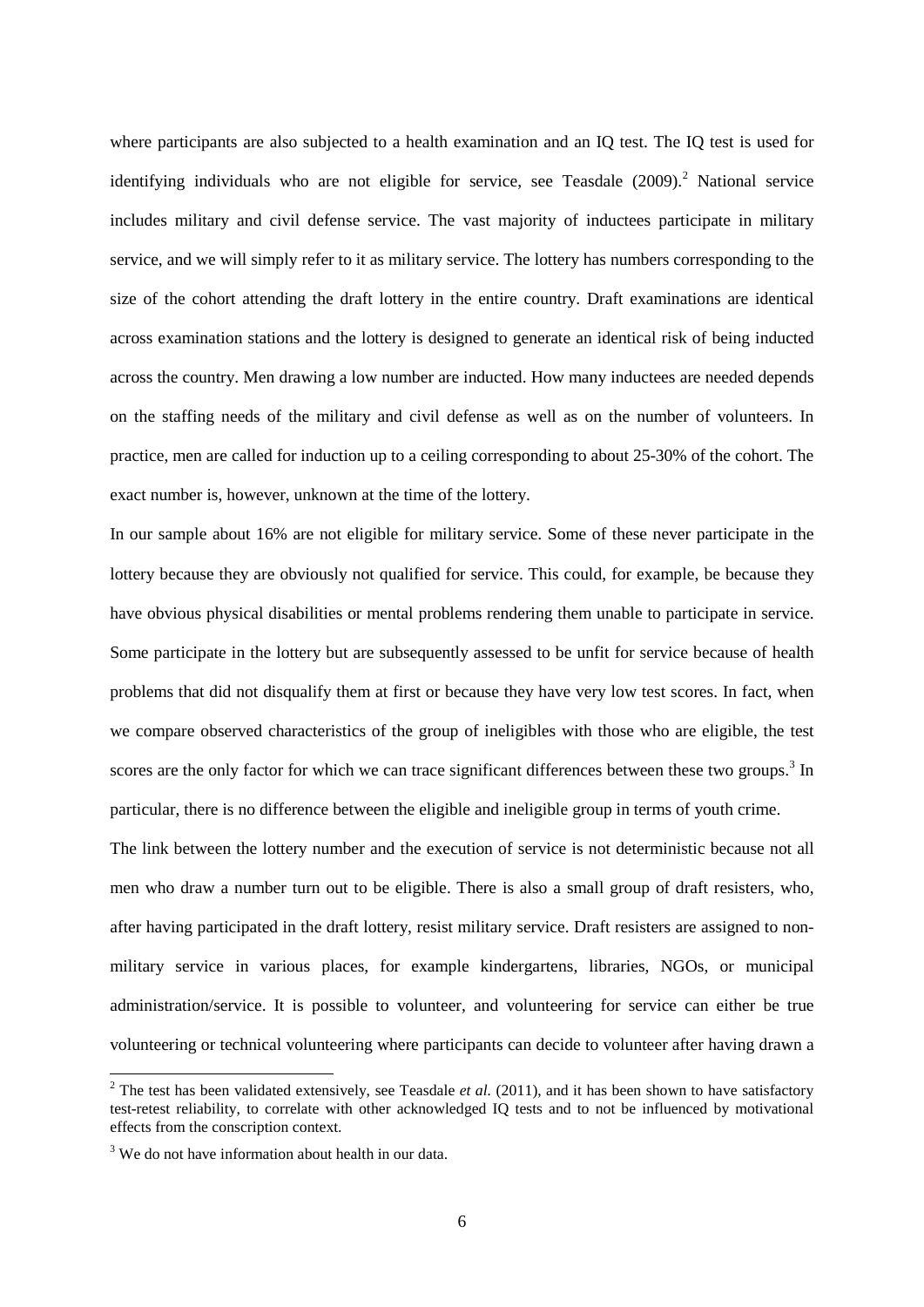low number that would obviously imply induction. Technical volunteering can be advantageous because volunteers can expect more influence on the service in terms of the type of service (army, navy, air force, civil defense), which could influence both the length and nature, as well as the geographic location, of the service. Volunteering can, thereby, also affect the timing of service as some types of service have waiting lists. The timing of participation in the conscription examination and service can also be influenced by educational deferment. The lottery number thus randomizes entry into military service but does not randomize the timing of entry.

#### *Data*

**.** 

We use merged administrative data for this study. The core data set consists of draft lottery records for all men born in 196[4](#page-8-0) and residing in the eastern part of Denmark<sup>4</sup> thereby covering 42% of the 1964 cohort. Participation in the conscription examination is concentrated in the years 1982-1984. [5](#page-8-1) Besides the lottery number we have access to test scores as well as measures of body weight and height from the health examination. All lottery numbers are recorded together with the Central Person Registry (CPR) number. This number is also the key for recording information in all public administrative registers and we are therefore able to merge lottery numbers with yearly information from a range of other administrative registers. In particular, we merge lottery records with criminal records from the Central Crime Register. This data set holds information about all arrests made by the Danish police, the charges filed against individuals and subsequent verdicts. In the analysis we consider an individual to have committed a crime if he is convicted, and we thus do not consider charges leading to acquittal.<sup>[6](#page-8-2)</sup> The criminal records provide less detail in the early part of the sample period. For example, before 1990, only the year that the criminal act took place is recorded. The crime records allow us to distinguish between violent crimes and property crimes. We divide the sample according to whether

<span id="page-8-0"></span><sup>4</sup> Specifically, all males born in 1964 and residing in municipalities with a municipality code smaller than 400 according to Statistics Denmark's official municipal code system.

<span id="page-8-1"></span><sup>5</sup> Participation in the conscription examination is distributed as follows: 1982: 14%, 1983: 57%, 1984: 18% 1985:7%, later: 4%.

<span id="page-8-2"></span><sup>6</sup> Charges which the police withdraw due to lack of evidence are not considered, but when charges are withdrawn due to other considerations such as the age of the defendant we include them in the analysis.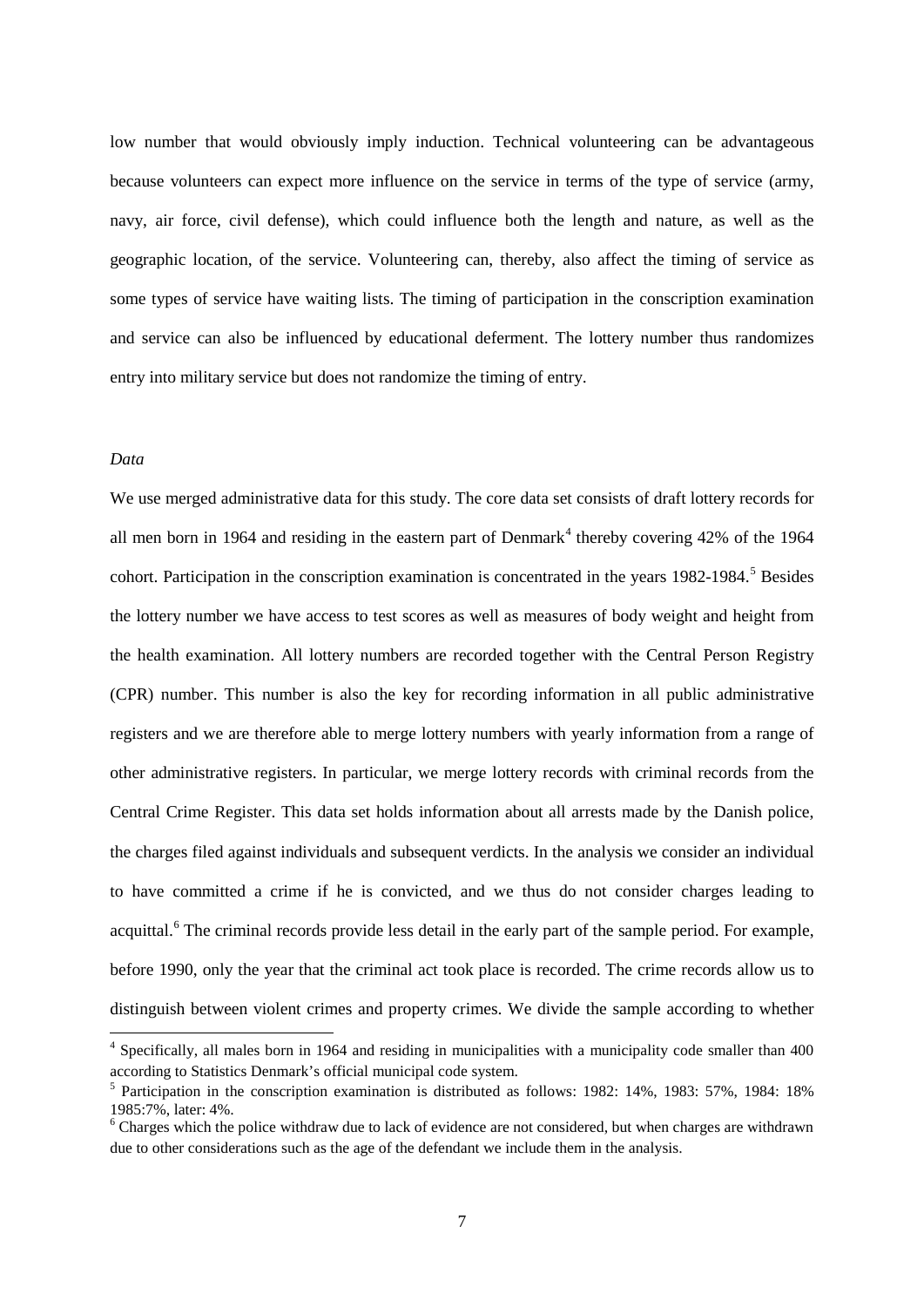the individuals committed crime before 1982, i.e. at the age of 15-17 years. We will refer to those committing crime in 1980-1981 as youth offenders.

We merge crime and conscription examination records with income tax records and with a range of other registers containing information about education and family background. As administrative registers are longitudinal we collect information for these individuals to cover the period 1980-1999. Unfortunately, we do not have direct recording of whether people have entered military service. In constructing the data we assign a given individual to military service if he has been recorded as a wage earner at a military facility during a given year. Draft examination records contain information about the semester in which a person attended the conscription examination, and we identify military service from employment at a military facility in the same or subsequent semesters. This procedure potentially involves some error in the measurement of military service and the relationship between military service and the lottery number will not be deterministic. Furthermore, military service lasts for 3-12 months for regular service depending on the type of service, but can be up to 24 months for individuals selected to go through training to become officers, and service can begin at different points in time during the year, but we do not have information to distinguish between these cases. This implies that if military service begins towards the end of the year and extends into a new calendar year, then the conscript will be recorded as being in service for two consecutive years.

We focus on individuals who participated in the lottery and who are assessed to be eligible for service. This leaves us with 11,563 individuals of which 4,548 entered military service. Table 1 presents descriptive statistics for the sample. The focus of the paper is on whether military service affects the propensity to commit crime. In the analysis we are going to separately consider youth offenders, i.e. individuals who have received a sentence before service, and individuals without a criminal record, and the table therefore presents descriptive statistics for these two groups separately. The idea is that youth offenders are at higher risk of committing crime again and the potential for reducing criminal activity is, therefore, greater for this group. Unsurprisingly, youth offenders are more likely to commit crimes than individuals who are not youth offenders, and most of the criminal activity is property crime. Compared to non-offending youths, youth offenders also have less education, their parents have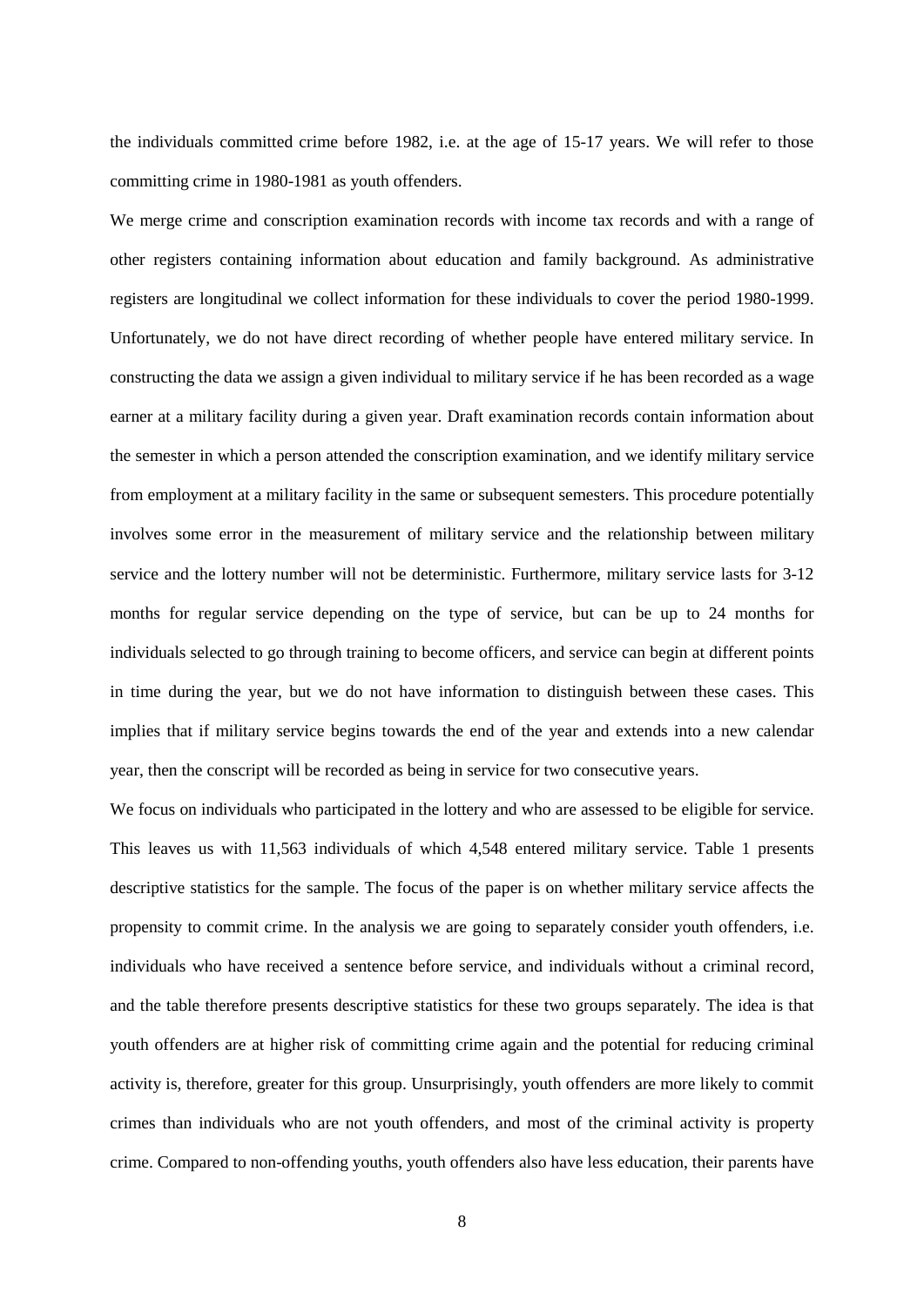less education, they are more likely to have criminal siblings, they receive more transfer income and score lower in the IQ test.

|                                              | Youth offenders | Non-offending youths |
|----------------------------------------------|-----------------|----------------------|
| Accumulated property crime, 1982-1990        | 1.233           | 0.203                |
|                                              | (1.627)         | (0.645)              |
| Accumulated violence, 1982-1990              | 0.220           | 0.032                |
|                                              | (0.600)         | (0.205)              |
| Enrolled in the military at some point (0/1) | 0.430           | 0.390                |
|                                              | (0.495)         | (0.488)              |
| High-school (0/1)                            | 0.073           | 0.226<br>$\sim$      |
|                                              | (0.261)         | (0.418)              |
| Vocational education (0/1)                   | 0.177           | 0.118                |
|                                              | (0.382)         | (0.322)              |
| Parent with vocational education (0/1)       | 0.401           | 0.430<br>$\sim$      |
|                                              | (0.49)          | (0.495)              |
| Parent with short higher education (0/1)     | 0.0366          | 0.0403               |
|                                              | (0.188)         | (0.197)              |
| Parent with long higher education (0/1)      | 0.107           | 0.200                |
|                                              | (0.309)         | (0.400)              |
| Weight in kilograms/10                       | 6.998           | 7.093                |
|                                              | (0.883)         | (0.900)              |
| Height in centimeters/10                     | 17.92           | 18.00                |
|                                              | (0.67)          | (0.64)               |
| Copenhagen (0/1)                             | 0.226           | 0.139                |
|                                              | (0.418)         | (0.346)<br>$\alpha$  |
| Large city $(0/1)$                           | 0.006           | 0.004<br>$\sim$      |
|                                              | (0.079)         | (0.063)<br>$\alpha$  |
| Rural (0/1)                                  | 0.204           | 0.259<br>$\alpha$    |
|                                              | (0.403)         | (0.438)              |
| Received social assistance benefits (0/1)    | 0.0136          | 0.0066               |
|                                              | (0.116)         | (0.081)<br>$\alpha$  |
| Test score                                   | $-0.470$        | 0.0486               |
|                                              | (1.030)         | (0.987)              |
| Criminal brother aged 18-20 years (0/1)      | 0.100           | 0.0321               |
|                                              | (0.327)         | (0.182)              |
| Criminal brother aged 21-25 years (0/1)      | 0.0492          | 0.014                |
|                                              | (0.221)         | (0.122)              |
| Parents divorced (0/1)                       | 0.192           | 0.124                |
|                                              | (0.394)         | (0.330)              |
| Lottery number                               | 17513.3         | 18006.1              |
|                                              | (10470.2)       | (10343.8)            |
| Number of observations                       | 956             | 10607                |

### **Table 1. Sample means for 1990**

Notes: All variables besides crime are measured before enrollment. Standard deviations are given in parentheses.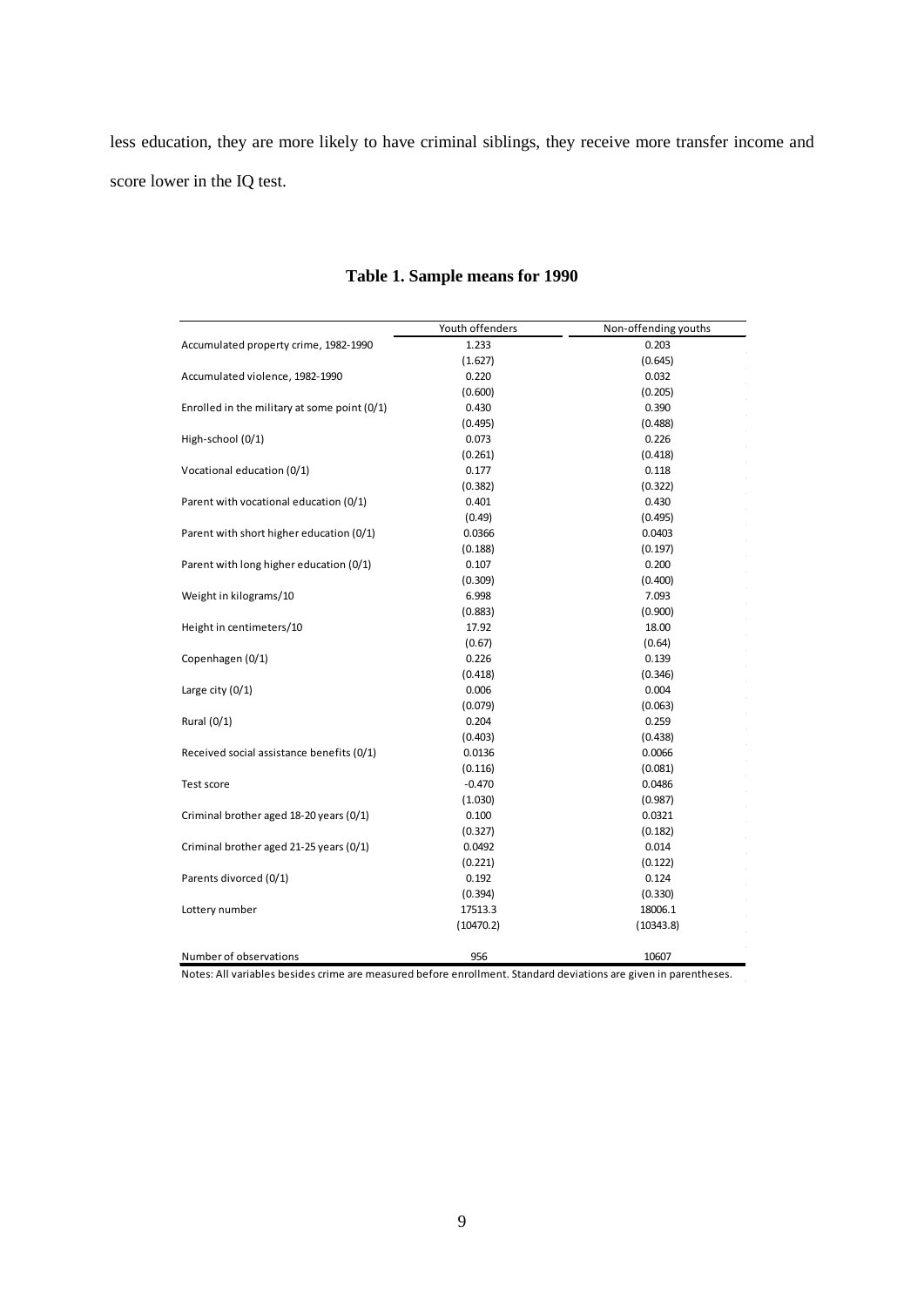The timing of service is not fixed, among other things because of educational deferment. Figure 1 shows the distribution of the timing of service for our sample. Most individuals enter service between 19 and 22 years of age.



**Figure 1. Distribution of age at enrollment**

#### **3. Methods and first-stage**

When estimating the effect of military service on crime using OLS, a major concern is that enrollment is correlated with omitted personal characteristics. This potential endogeneity arises because of the option to join the military voluntarily. To address this concern, we estimate the effect with 2SLS using the lottery number as an instrument for military service. One requirement for the lottery number to be a valid instrument is that it should be able to predict military service, such that a lower number is associated with higher probability of service. For draft lottery numbers to be valid instruments they must also be uncorrelated with potential outcomes in and out of military service. This assumption can be plausibly defended by alluding to the randomization by the draft lottery. Our military enrollment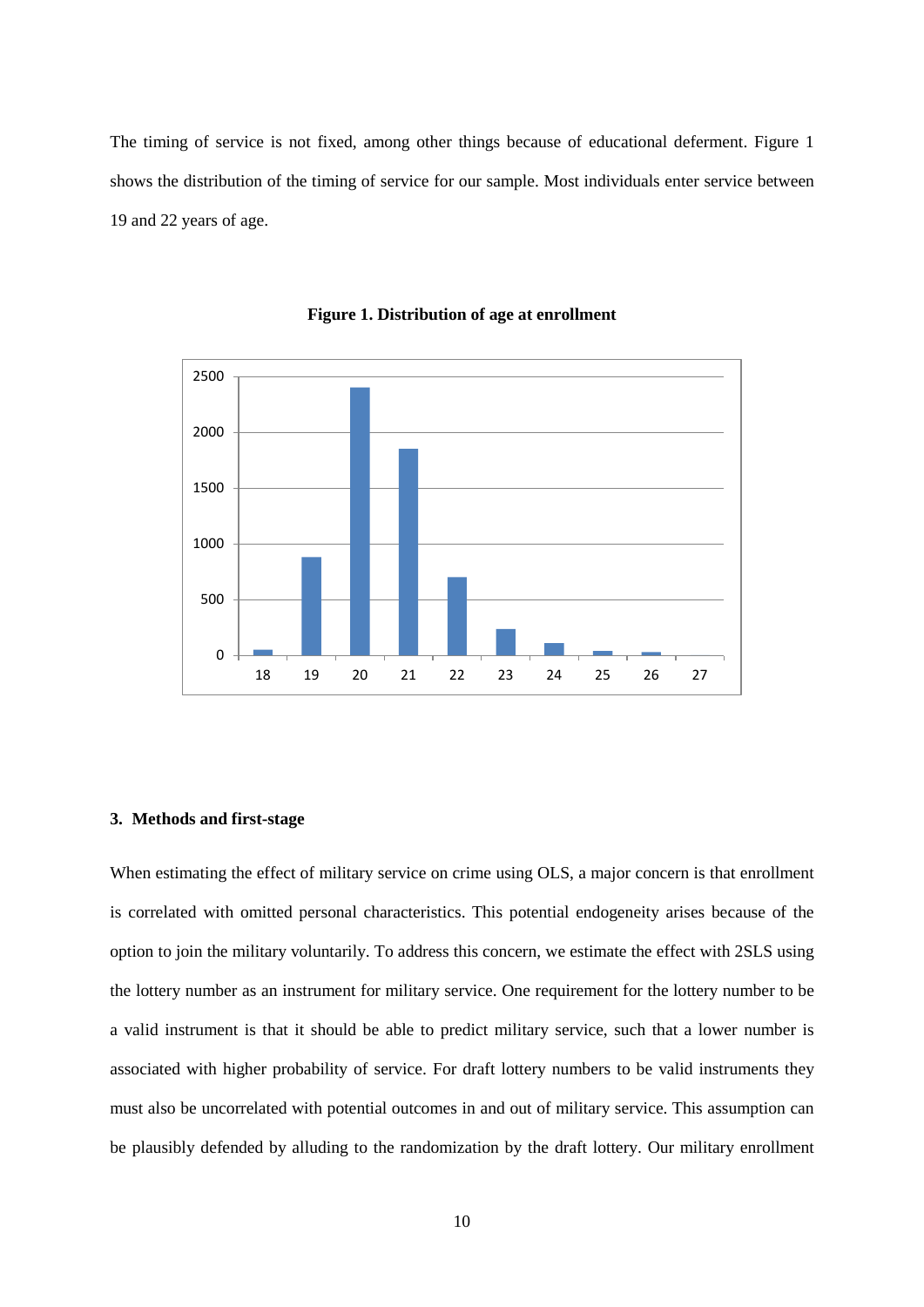dummy is measured with error because we have to infer it from payroll records. Draft resisters are an example of this as we do not know whether they are recorded as enrolled or not. However, the number of draft resisters is small<sup>[7](#page-12-0)</sup> and we do not expect this to be quantitatively important for our analysis. Another requirement for the instrument to be valid is, therefore, that the lottery number is uncorrelated with this type of measurement error. The validity of the orthogonality assumption is not directly verifiable, but we conduct a test for validity of the overidentifying restrictions, and if the measurement error in military service does not have the required properties, then this test should be rejected. To estimate the causal effect of military service we are confined to the subsample consisting of eligibles having participated in the lottery. Under these assumptions our estimates can be interpreted as Local Average Treatment Effects (LATE). Our methodology is similar to the one applied by Angrist and Chen (2011). Estimates generated by using lottery number instruments are informative about the effect in the population of eligible men who draw lottery numbers. As a consequence we do not have much to say about the effect among true volunteers, for example.

Although the lottery number randomizes individuals between treatment and control groups, it does not randomize the timing of the military service. Therefore, we need to rely on an estimation where we do not use the timing of enrollment. One possibility is to accumulate the committed crime over the period starting at the point of the draft examination, that is 1982-1990, and regress this on whether the individuals were serving in the military at some point, as well as some covariates measures before 1982. That is

$$
crime_{1982-1990,i} = \beta_0 + \beta_1 Military_{1982-1990,i} + X_{1980-1981,i}\beta_2 + u_i
$$
 (1)

**.** 

<span id="page-12-0"></span> $7$  The total number of draft resisters in the full population was 466 in 1982 declining to 218 in 1986. Assuming that draft resisters are equally distributed across the country we would expect about 1-200 resisters in our sample. We assign military service from employment at a military facility. If resisters are recorded at a military facility they will be classified as being in service and if they are not then they will be recorded as not being in service, but we do not know this.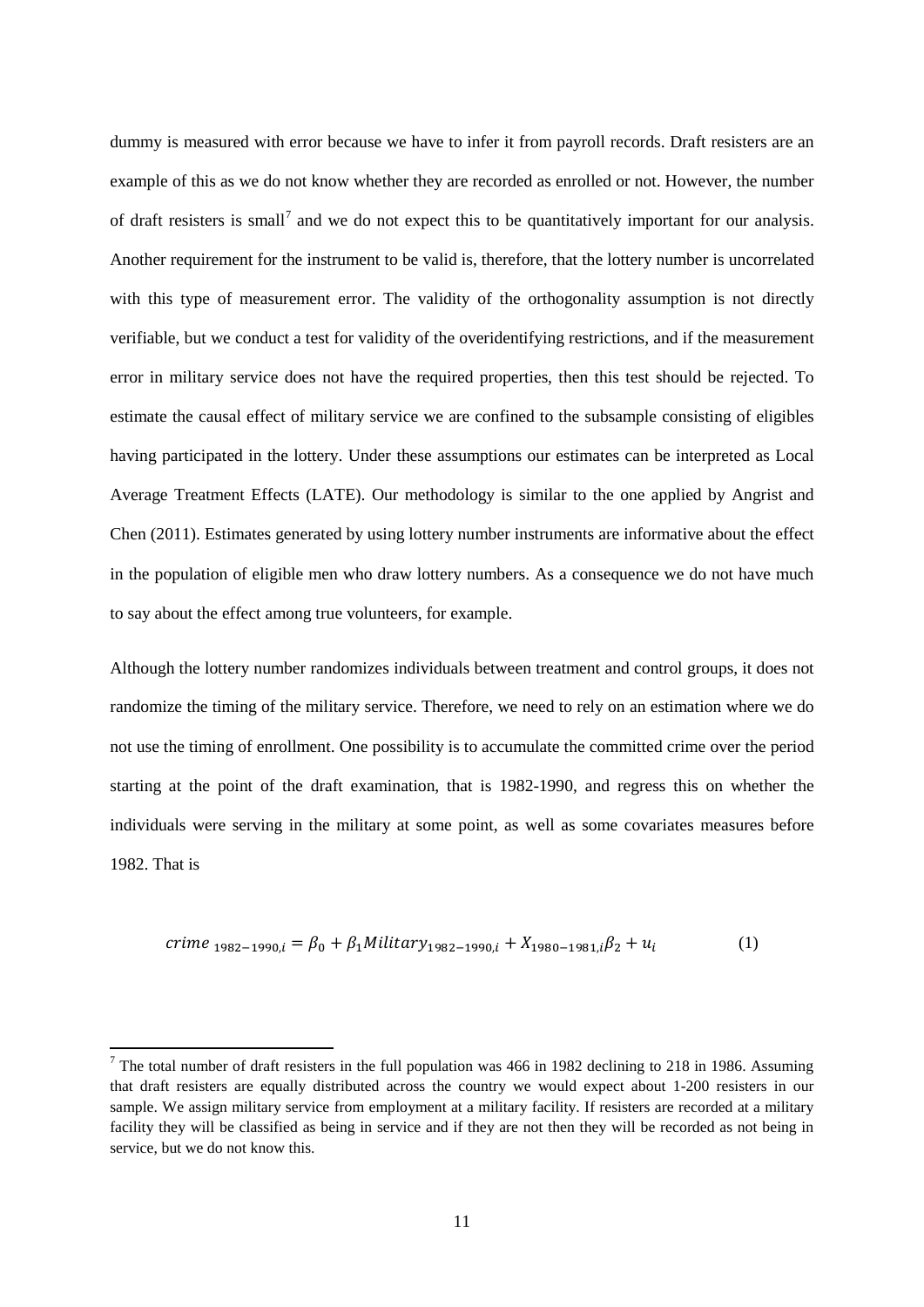where *i* indexes the individual,  $r$ *ime* <sub>1982−1990,*i*</sub> is the accumulated crime,  $Military$ <sub>1982−1990,*i* is a</sub> dummy variable taking the value one if individual *i* joins the military at some point between 1982 and 1990. This estimation will only reveal whether military service has had an effect on criminal activity, but it does not reveal, for example, whether the military only has an incapacitation effect or whether military service has longer-lived effects.

To unfold the time pattern of the effect of military enrollment, we separately estimate a series of equations which make use of the panel dimension to estimate effects of military service for up to eight years after the point of enrollment. To focus on a homogenous group, our treatment group is individuals who join the military at the ages of 19-22 years. This group corresponds to 92 percent of the all persons eventually enrolled. We follow the cohort being 19-22 years when enrolled over time. For example, to estimate the second-year effects of military enrollment, we include this cohort in their second year since military enrollment, and as control group we use all individuals aged 20-23 who have not been enrolled. Therefore, we repeatedly estimate equations of the following form,

$$
c \text{time}_{it} = \beta_0 + \beta_1 \text{Military}_{19-22, it} + X_{1980-1981, i} \beta_2 + \text{timedummies} + u_{it} \tag{2}
$$

As the dependent variable in equation (2) is a dummy variable, 2SLS suffers from the usual problems associated with linear probability models that probabilities are not confined to the [0;1] interval. We therefore also present results from estimating the model using a bivariate probit estimator not suffering from this problem, but at the cost of imposing joint normality of the errors.

Figure 2 shows the relationship between the lottery number and the frequency of military service. 80- 86% of all men with a lottery number lower than 7,000 end up in military service. For numbers between 7,000 and 20,000 the frequency of military service declines steadily and for numbers above 20,000 the frequency levels at approximately 20%. As noted above, there is not a deterministic link between the lottery number and our measure of military service and this is likely to be the reason that we do not observe complete participation even among people with low lottery numbers in our sample consisting of eligible men. The pattern in figure 2 is not affected by the inclusion of covariates (not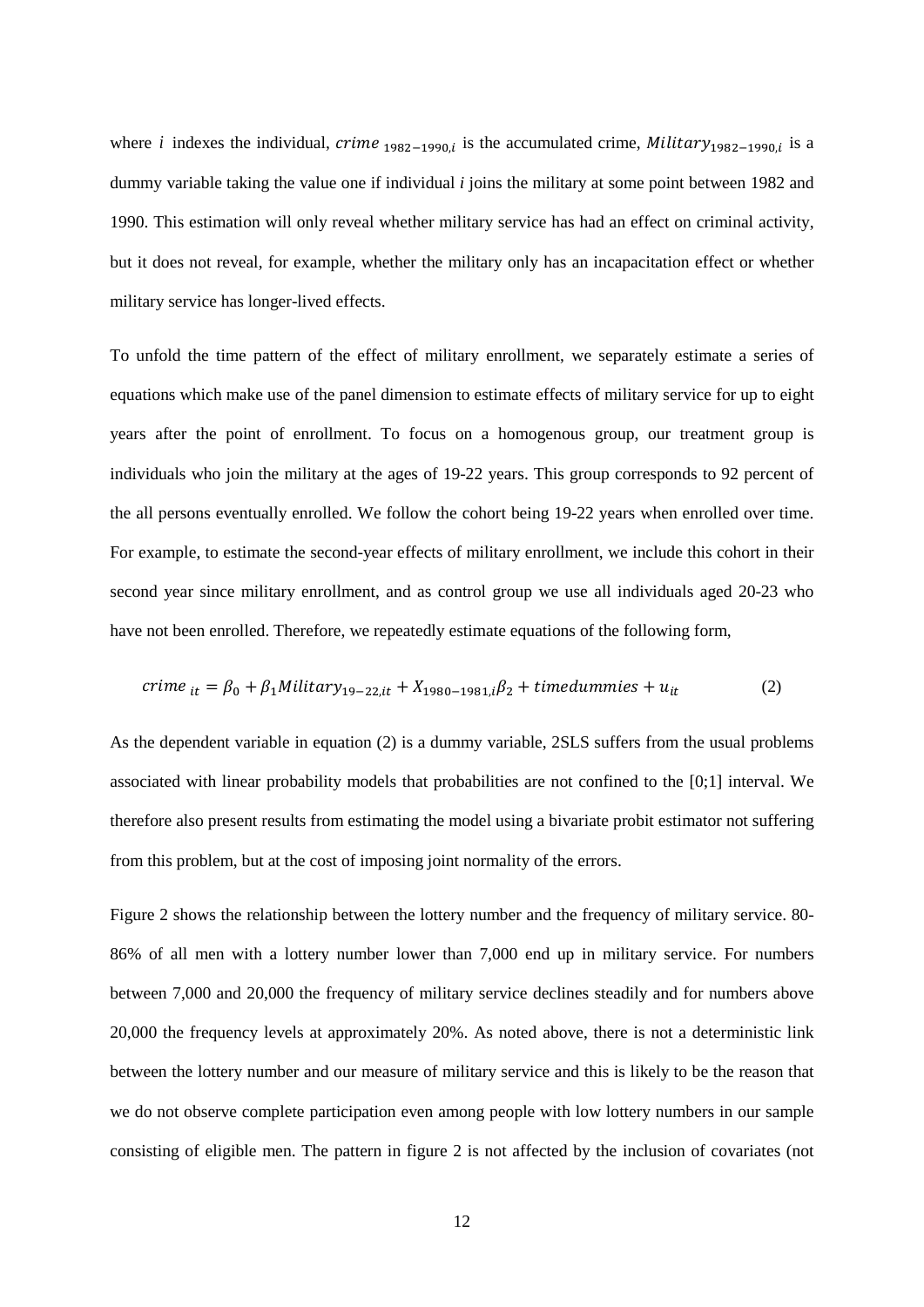reported). When specifying the first-stage for estimating equation (1) we approximate the shape in figure 2 by a function composed of a constant in the interval [1;7000[, a second degree polynomial in the interval [7000;20000[ and a constant in the interval [20000; 35000]. This provides overidentifying restrictions that can be used to test the validity of the assumption that the lottery number is not correlated with the measurement error associated with the military enrollment variable.



**Figure 2. Enrollment probability and lottery number**

In the analysis we consider youth offenders and non-offending youths separately, and the results from estimating the first stage regression using the polynomial described above are presented for these two groups separately in table 2. Results show that the draft lottery number clearly predicts enrollment for both groups.

#### **4. Results**

Results from estimating equation (1) are given in Table 3. The dependent variable is accumulated criminal offenses 1982-1990, which cover the years where the 1964 cohort served in the military. We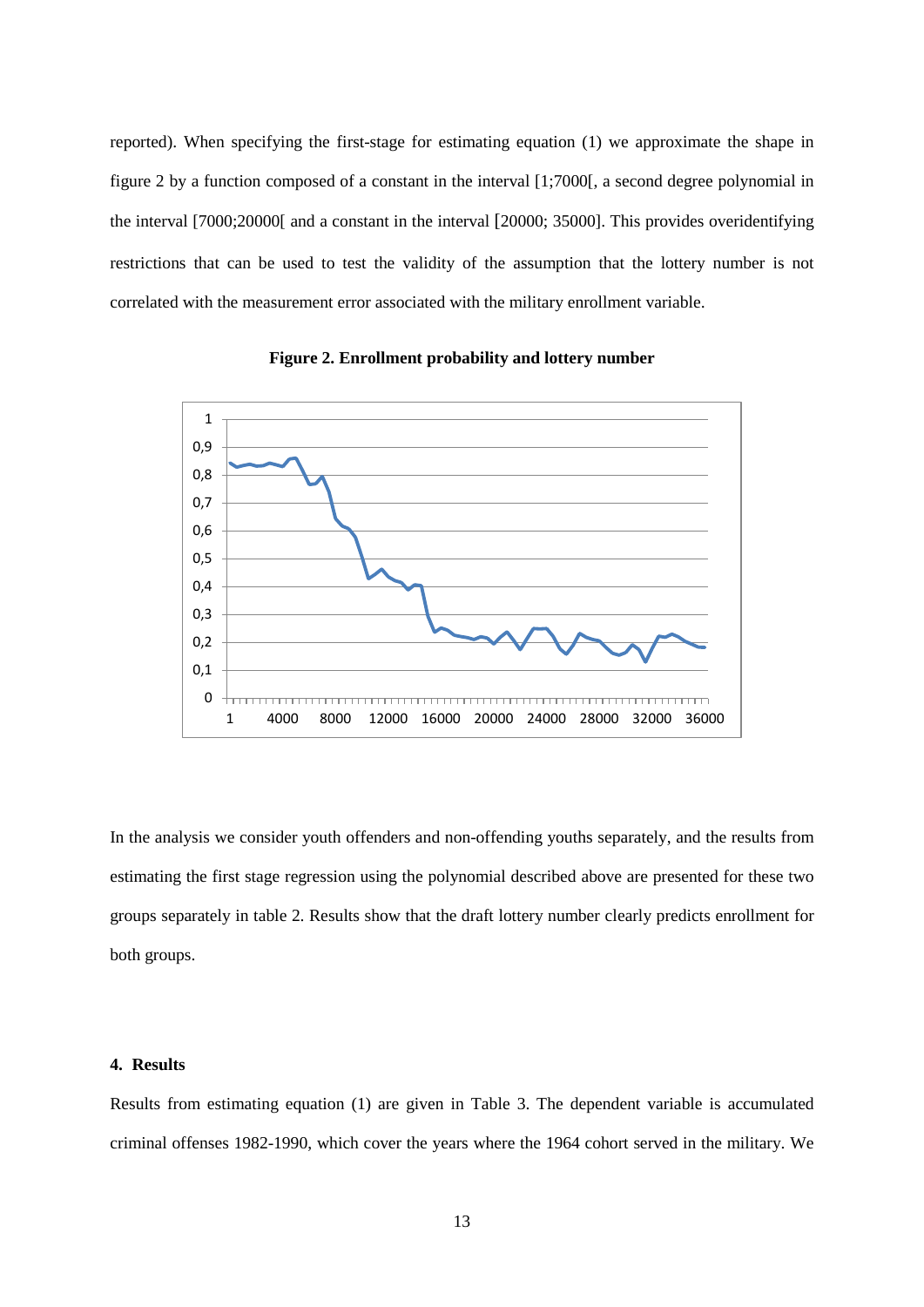consider property crime and violence separately. The right hand side variable of interest is  $Military_{1982-1990,i}$ , which is a dummy variable taking the value one if the individual was enrolled in the military in between 1982 and 1990.

|                                            | Youth offenders | Non-offending youths |  |  |  |  |
|--------------------------------------------|-----------------|----------------------|--|--|--|--|
| Lottery number < 7,000                     | $-0.887***$     | $-0.561***$          |  |  |  |  |
|                                            | $(-2.67)$       | $(-5.62)$            |  |  |  |  |
| Lottery number (7,000-20,000) /1e3         | $-0.142***$     | $-0.110***$          |  |  |  |  |
|                                            | $(-2.68)$       | $(-7.09)$            |  |  |  |  |
| Lottery number (7,000-20,000) squared /1e6 | $0.004*$        | $0.003***$           |  |  |  |  |
|                                            | (1.82)          | (4.41)               |  |  |  |  |
| Lottery number >= 20,000                   | $-1.432***$     | $-1.192***$          |  |  |  |  |
|                                            | $(-4.31)$       | $(-11.96)$           |  |  |  |  |
| High-school                                | 0.012           | $0.046***$           |  |  |  |  |
|                                            | (0.20)          | (3.95)               |  |  |  |  |
| Vocational education                       | 0.012           | $0.055***$           |  |  |  |  |
|                                            | (0.30)          | (4.36)               |  |  |  |  |
| Parents, vocational                        | $-0.008$        | $-0.015$             |  |  |  |  |
|                                            | $(-0.24)$       | $(-1.58)$            |  |  |  |  |
| Parents, short-term higher education       | $-0.142*$       | $-0.014$             |  |  |  |  |
|                                            | $(-1.73)$       | $(-0.64)$            |  |  |  |  |
| Parent with long higher education          | $-0.035$        | $-0.043***$          |  |  |  |  |
|                                            | $(-0.71)$       | $(-3.37)$            |  |  |  |  |
| Weight/10                                  | $-0.006$        | 0.006                |  |  |  |  |
|                                            | $(-0.30)$       | (1.18)               |  |  |  |  |
| Height/10                                  | 0.014           | 0.011                |  |  |  |  |
|                                            | (0.52)          | (1.49)               |  |  |  |  |
| Copenhagen                                 | $-0.037$        | $-0.003$             |  |  |  |  |
|                                            | $(-1.04)$       | $(-0.28)$            |  |  |  |  |
| Large city                                 | $-0.211$        | 0.005                |  |  |  |  |
|                                            | $(-1.30)$       | (0.08)               |  |  |  |  |
| Rural                                      | $0.068*$        | $0.043***$           |  |  |  |  |
|                                            | (1.74)          | (4.38)               |  |  |  |  |
| Received social assistance in 1980         | $-0.043$        | $-0.065$             |  |  |  |  |
|                                            | $(-0.38)$       | $(-1.30)$            |  |  |  |  |
| Test score/10                              | $-0.016$        | $-0.014***$          |  |  |  |  |
|                                            | $(-1.08)$       | $(-2.83)$            |  |  |  |  |
| Test score squared/100                     | 0.000           | $-0.003$             |  |  |  |  |
|                                            | (0.08)          | $(-1.13)$            |  |  |  |  |
| Criminal brother aged 16-20 years          | 0.051           | $-0.009$             |  |  |  |  |
|                                            | (1.16)          | $(-0.41)$            |  |  |  |  |
| Criminal brother aged 21-25 years          | 0.07            | 0.047                |  |  |  |  |
|                                            | (0.91)          | (1.50)               |  |  |  |  |
| Parents divorced by 1981                   | $-0.017$        | $-0.006$             |  |  |  |  |
|                                            | $(-0.46)$       | $(-0.53)$            |  |  |  |  |
| $R$ -squared                               | 0.233           | 0.273                |  |  |  |  |
| F-statistic                                | 73.192          | 1103.577             |  |  |  |  |
| No. of obs.                                | 956             | 10607                |  |  |  |  |

**Table 2. First stage regressions**

Robust *t*-statistics in parenthesis. \* p<0.10, \*\* p<=0.05, \*\*\* p<0.01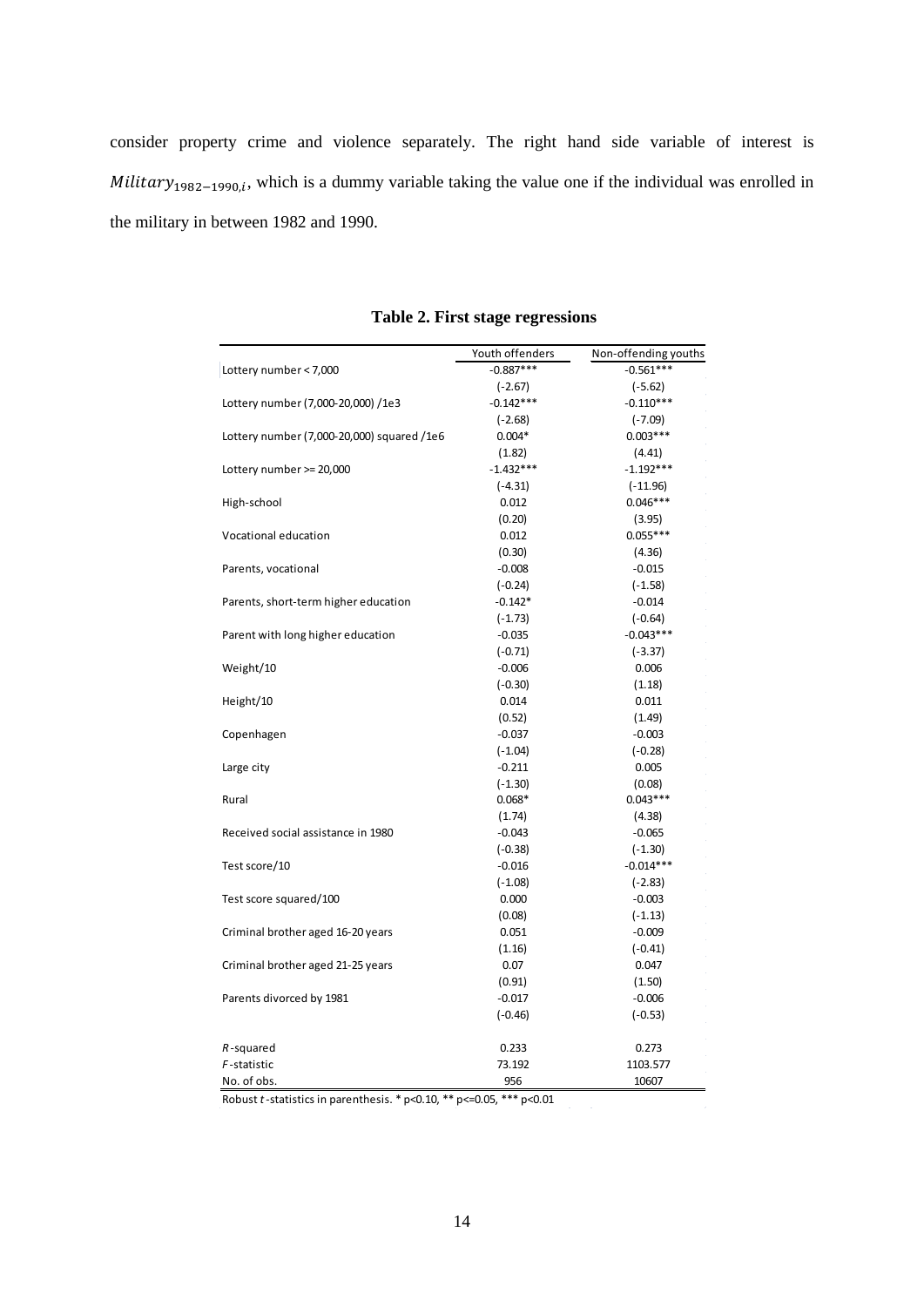For youth offenders, we see that military service reduces the number of property crime offenses both according to OLS and the 2SLS estimates. However, we find no significant effects for violent crime for any of the groups.

|                                      | Property crime |                 |                      | Violent crime |             |                 |                      |             |
|--------------------------------------|----------------|-----------------|----------------------|---------------|-------------|-----------------|----------------------|-------------|
|                                      |                | Youth offenders | Non-offending youths |               |             | Youth offenders | Non-offending youths |             |
|                                      | OLS            | 2SLS            | OLS                  | 2SLS          | OLS         | 2SLS            | OLS                  | 2SLS        |
| Military enrollment                  | $-0.243**$     | $-0.426**$      | 0.016                | 0.03          | $-0.063$    | $-0.086$        | $-0.001$             | $-0.002$    |
|                                      | $(-2.39)$      | $(-2.00)$       | (1.29)               | (1.20)        | $(-1.64)$   | $(-1.11)$       | $(-0.24)$            | $(-0.21)$   |
| High-school                          | $-0.439***$    | $-0.423***$     | $-0.080***$          | $-0.081***$   | $-0.100**$  | $-0.093**$      | $-0.013**$           | $-0.013**$  |
|                                      | $(-2.75)$      | $(-2.72)$       | $(-5.00)$            | $(-4.99)$     | $(-2.47)$   | $(-2.35)$       | $(-2.16)$            | $(-2.10)$   |
| Vocational education                 | $-0.248**$     | $-0.243**$      | 0.033                | 0.031         | $-0.011$    | $-0.002$        | $0.017**$            | $0.017**$   |
|                                      | $(-2.02)$      | $(-2.00)$       | (1.44)               | (1.38)        | $(-0.23)$   | $(-0.05)$       | (2.11)               | (2.17)      |
| Parents, vocational                  | $-0.171$       | $-0.174$        | $-0.034**$           | $-0.032**$    | $-0.069$    | $-0.077*$       | $-0.005$             | $-0.005$    |
|                                      | $(-1.47)$      | $(-1.52)$       | $(-2.09)$            | $(-2.00)$     | $(-1.53)$   | $(-1.73)$       | $(-0.91)$            | $(-0.89)$   |
| Parents, short-term higher education | $-0.162$       | $-0.174$        | $-0.059**$           | $-0.055**$    | 0.011       | 0.018           | $-0.017**$           | $-0.017**$  |
|                                      | $(-0.77)$      | $(-0.83)$       | $(-2.32)$            | $(-2.17)$     | (0.14)      | (0.23)          | $(-2.32)$            | $(-2.31)$   |
| Parents, long-term higher education  | $-0.266$       | $-0.280*$       | $-0.037**$           | $-0.036**$    | $-0.120***$ | $-0.121***$     | $-0.011**$           | $-0.011**$  |
|                                      | $(-1.55)$      | $(-1.65)$       | $(-2.08)$            | $(-1.99)$     | $(-2.63)$   | $(-2.68)$       | $(-2.19)$            | $(-2.18)$   |
| Weight/10                            | $-0.059$       | $-0.061$        | $-0.032***$          | $-0.031***$   | $0.095***$  | $0.080**$       | $0.005*$             | $0.005*$    |
|                                      | $(-0.77)$      | $(-0.81)$       | $(-3.81)$            | $(-3.72)$     | (2.94)      | (2.57)          | (1.68)               | (1.77)      |
| Height/10                            | $-0.097$       | $-0.094$        | $-0.007$             | $-0.008$      | $-0.043$    | $-0.037$        | $-0.004$             | $-0.004$    |
|                                      | $(-0.93)$      | $(-0.91)$       | $(-0.55)$            | $(-0.61)$     | $(-1.03)$   | $(-0.92)$       | $(-0.81)$            | $(-0.95)$   |
| Copenhagen                           | $-0.052$       | $-0.062$        | $0.112***$           | $0.112***$    | $-0.167***$ | $-0.166***$     | 0.012                | 0.011       |
|                                      | $(-0.39)$      | $(-0.47)$       | (4.85)               | (4.84)        | $(-3.95)$   | $(-3.98)$       | (1.62)               | (1.55)      |
| Large city                           | 1.501          | 1.485           | 0.018                | 0.031         | $-0.066$    | $-0.012$        | $-0.003$             | $-0.001$    |
|                                      | (1.35)         | (1.36)          | (0.17)               | (0.29)        | $(-0.37)$   | $(-0.07)$       | $(-0.13)$            | $(-0.02)$   |
| Rural                                | $-0.395***$    | $-0.384***$     | $-0.055***$          | $-0.055***$   | $-0.087$    | $-0.088*$       | $-0.007*$            | $-0.008*$   |
|                                      | $(-3.16)$      | $(-3.09)$       | $(-4.04)$            | $(-4.04)$     | $(-1.64)$   | $(-1.70)$       | $(-1.73)$            | $(-1.85)$   |
| Received social assistance in 1980   | $0.799*$       | $0.822*$        | 0.037                | 0.036         | $0.380*$    | $0.383*$        | $-0.014$             | $-0.014$    |
|                                      | (1.87)         | (1.88)          | (0.49)               | (0.48)        | (1.70)      | (1.72)          | $(-0.94)$            | $(-0.93)$   |
| Test score                           | $-0.149***$    | $-0.154***$     | $-0.057***$          | $-0.055***$   | $-0.035$    | $-0.026$        | $-0.012***$          | $-0.012***$ |
|                                      | $(-2.93)$      | $(-3.04)$       | $(-6.00)$            | $(-5.87)$     | $(-1.52)$   | $(-1.17)$       | $(-3.66)$            | $(-3.59)$   |
| Test score squared                   | $0.058***$     | $0.059***$      | $0.042***$           | $0.042***$    | 0.019       | 0.017           | 0.007                | 0.006       |
|                                      | (3.07)         | (3.10)          | (3.82)               | (3.77)        | (1.47)      | (1.35)          | (1.57)               | (1.46)      |
| Criminal brother aged 16-20 years    | $0.302*$       | $0.303*$        | $0.236***$           | $0.236***$    | 0.086       | 0.073           | 0.02                 | 0.019       |
|                                      | (1.82)         | (1.85)          | (4.05)               | (4.05)        | (1.08)      | (0.95)          | (1.17)               | (1.09)      |
| Criminal brother aged 21-25 years    | $0.495*$       | $0.516*$        | 0.078                | 0.079         | 0.213       | 0.204           | 0.013                | 0.012       |
|                                      | (1.76)         | (1.86)          | (1.32)               | (1.34)        | (1.57)      | (1.55)          | (0.50)               | (0.46)      |
| Parents divorced by 1981             | 0.114          | 0.113           | $0.128***$           | $0.126***$    | $-0.057$    | $-0.037$        | $0.019***$           | $0.019***$  |
|                                      | (0.85)         | (0.84)          | (5.56)               | (5.48)        | $(-1.34)$   | $(-0.91)$       | (2.70)               | (2.69)      |
| $R$ -squared                         | 0.077          | 0.074           | 0.049                | 0.049         | 0.07        | 0.068           | 0.014                | 0.014       |
| P-value, Hansen J-statistic          |                | 0.903           |                      | 0.562         |             | 0.164           |                      | 0.758       |
| No. of obs.                          | 956            | 956             | 10607                | 10607         | 956         | 956             | 10607                | 10607       |

**Table 3. Accumulated crime 1982-1990**

Robust *t*-statistics in parenthesis. \* p<0.10, \*\* p<=0.05, \*\*\* p<0.01

In general, the parameter estimates for the control variables have the expected signs. The effects of the control variables tend to be more significant for property crime than violent crime, so we will only briefly consider the control variables for property crime. First, human capital, whether in the form of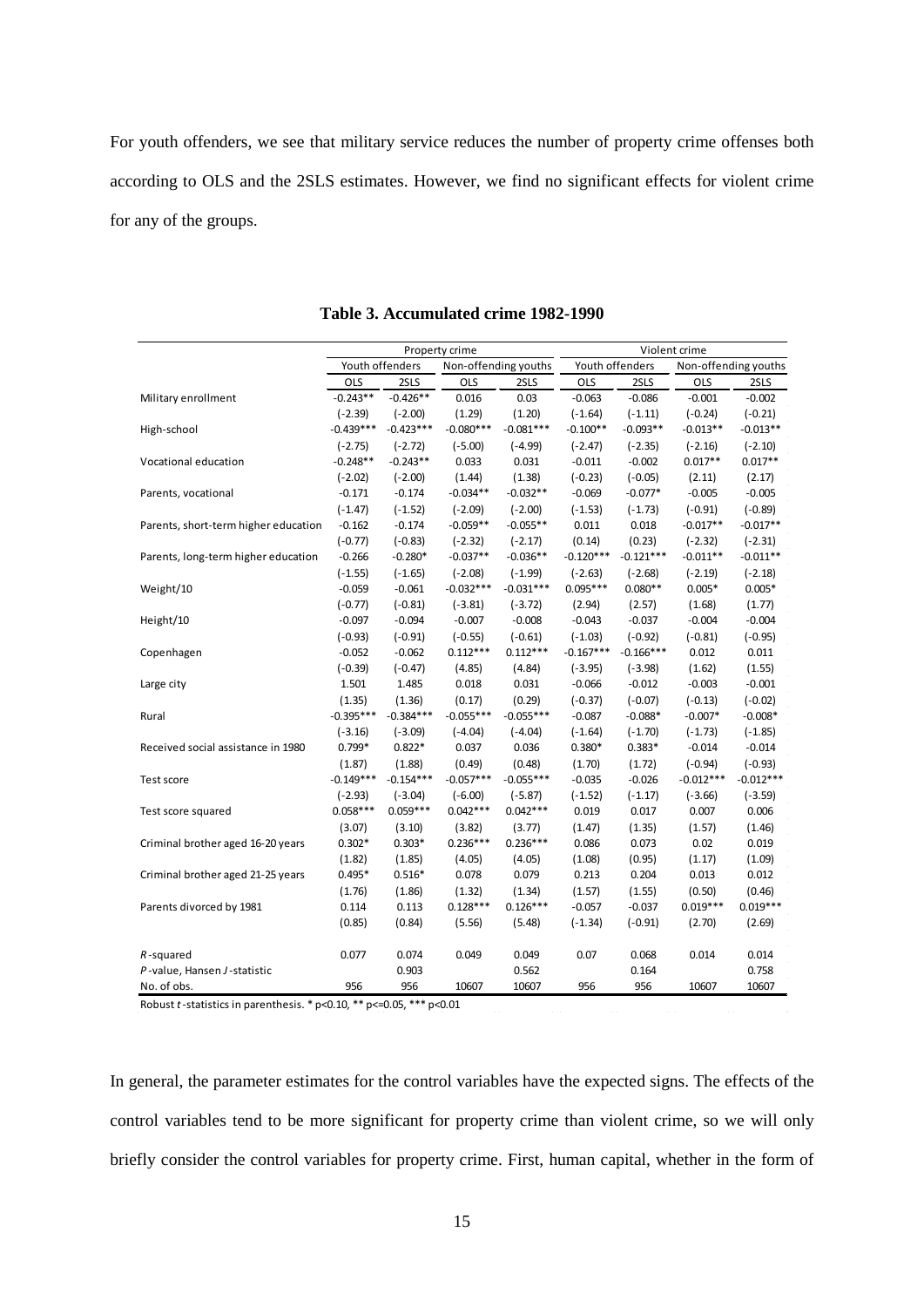education or test scores, decreases the likelihood of committing crime. Second, the individual's criminal activity is also influenced by the family. If brothers committed crime in 1980-1981, this tends to increase the propensity to commit crime later on. For non-offending youths, we find that parental divorce contributes to increasing the likelihood of committing crime, but divorce does not seem to affect the propensity to commit crime for individuals who as youths have already committed crime. Finally, we find that living in rural areas is associated with a smaller propensity to commit crime.

We have performed tests for validity of the overidentifying restrictions in the case of 2SLS estimations and these tests are never rejected at any conventional level of significance. This suggests that the lottery number instruments do not violate the orthogonality condition and that the estimates presented in table 3 can plausibly be interpreted as causal effects.

The magnitude of the parameter estimates suggests that over the course of 1982-1990 military service reduced criminal activity among youth offenders in the order of 0.4 crimes over the course of the data period.<sup>[8](#page-17-0)</sup> Comparing this with the level of accumulated property crimes among youth offenders, c.f. table 1, this amounts to a reduction in criminal activity of about 30%. However, some individuals joined the military in the beginning of the sample period 1982-1990 whereas others enrolled at the end, and for some individuals the accumulated crime is therefore potentially committed prior to enrollment. Furthermore, the estimates in table 3 do not reveal whether, for example, the effect of military service on property crime is solely an incapacitation effect.

In table 4, we examine the time effect of military enrollment more closely. To accomplish this, we estimate a sequence of models of the form of equation (2) exploring the dynamic pattern of property crime for youth offenders, the only group for whom we found significant effects of military service on crime in table 3. Figure 1 showed that only a few men enter the military relatively late, but that the vast majority enters service at ages 19-22 and we choose to focus on these age groups in order to have relatively homogenous treatment and control groups from which to identify dynamic effects. Table 4

 $\overline{a}$ 

<span id="page-17-0"></span><sup>&</sup>lt;sup>8</sup> If we extend the sample period we get further away from the most common time of enrollment and our parameter estimate for military enrollment becomes insignificant, first at the 5 percent level and when we extend the sample further also at the 10 percent level. This is likely because crime generally decreases drastically as the people get older.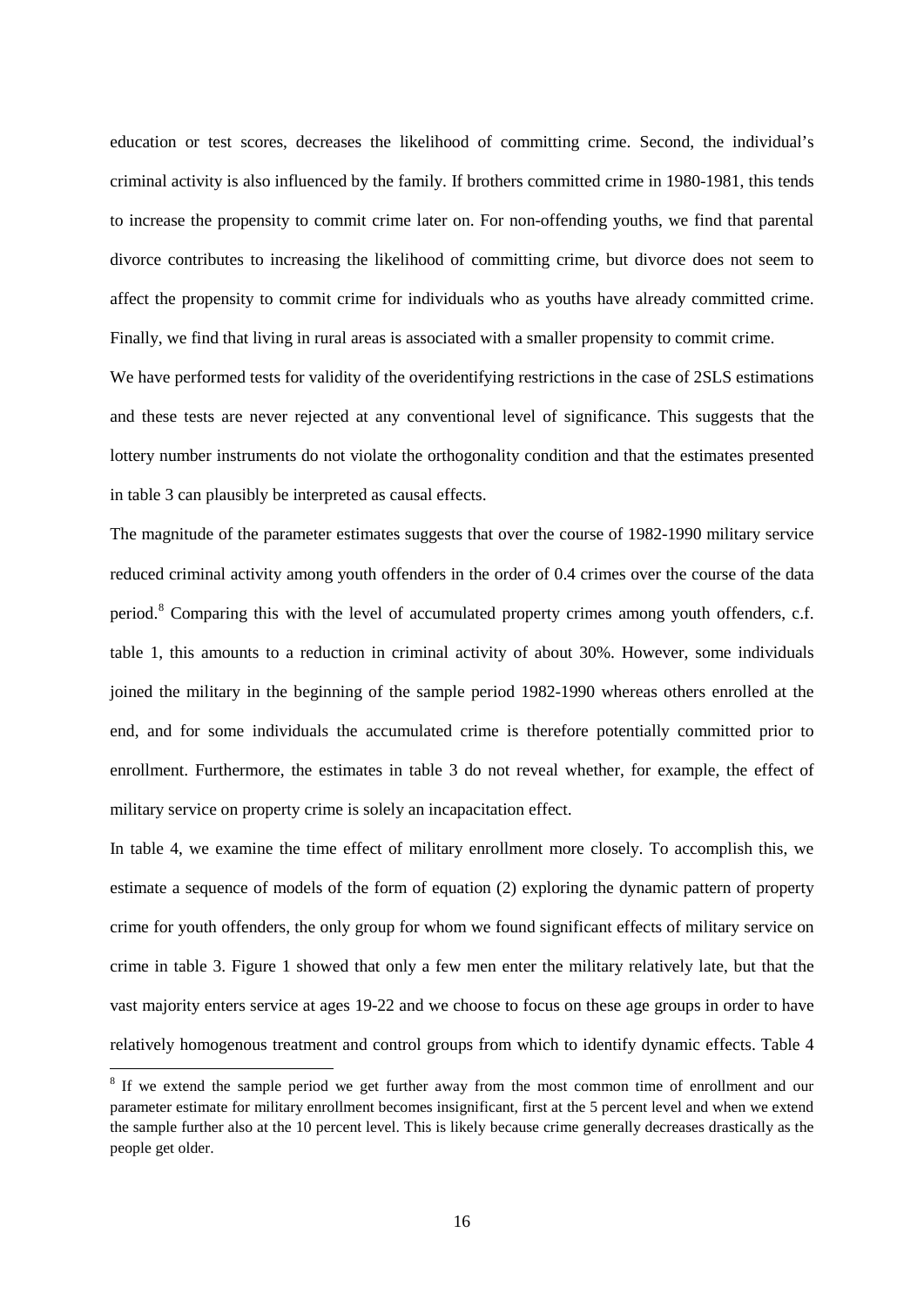reports the parameter estimates from a sequence of regressions where the dependent variable is measured at different distances from the time of military service. The OLS estimates are small and insignificant throughout. 2SLS estimates are negative but larger in magnitude than OLS and significant for up to five years after the year of enrollment in military service, albeit the fifth year effect is only significant at the 10 percent level. Hence, military service seems to reduce crime for youth offenders and the effect is present not only while in service but also for a considerable period after the service has been completed. Marginal effects are also economically significant as military service appears to lower property crime rates by 20 percent in the first year and about 10 percent in the fifth year. Results from applying probit and bivariate probit are qualitatively comparable to OLS and 2SLS, but marginal effects are typically lower.

In table 4 we also report estimates of the effect of military service on crime one and two years *before* military service actually takes place. If the draft lottery truly randomizes people into the military independently of their criminal behavior, we would not expect to find any effects prior to service. Reassuringly, 2SLS estimates and bivariate probit estimates reported in table 4 confirm that this is in fact the case, suggesting that the estimated effect of military service is not spurious.

|                     | 2-years before 1-year before 1st year |           |             | 2nd year   | 3rd year   | 4th year   | 5th year   | 6th year  | 7th year  | 8th year  |
|---------------------|---------------------------------------|-----------|-------------|------------|------------|------------|------------|-----------|-----------|-----------|
| <b>OLS</b>          | $-0.051**$                            | 0.005     | $-0.027$    | $-0.025$   | $-0.019$   | $-0.014$   | $-0.033*$  | $-0.018$  | $-0.022$  | $-0.020$  |
|                     | $(-2.35)$                             | (0.24)    | $(-1.36)$   | $(-1.28)$  | $(-1.02)$  | $(-0.72)$  | $(-1.81)$  | $(-0.97)$ | $(-1.23)$ | (-1.18)   |
| 2SLS                | $-0.15$                               | $-0.127$  | $-0.222**$  | $-0.155**$ | $-0.113**$ | $-0.113**$ | $-0.106*$  | $-0.041$  | $-0.009$  | 0.010     |
|                     | $(-1.47)$                             | $(-1.40)$ | $(-2.39)$   | $(-2.24)$  | $(-1.97)$  | $(-2.02)$  | $(-1.91)$  | $(-0.72)$ | $(-0.16)$ | (0.21)    |
| Probit              | $-0.049**$                            | 0.004     | $-0.027$    | $-0.026$   | $-0.021$   | $-0.014$   | $-0.034**$ | $-0.020$  | $-0.022$  | $-0.019$  |
|                     | $(-2.29)$                             | (0.18)    | $(-1.35)$   | $(-1.32)$  | $(-1.23)$  | $(-0.78)$  | $(-2.11)$  | $(-1.14)$ | $(-1.23)$ | $(-1.22)$ |
| Bivariate probit    | $-0.098$                              | $-0.081$  | $-0.138***$ | $-0.103**$ | $-0.067$   | $-0.083**$ | $-0.035$   | $-0.022$  | $-0.021$  | 0.001     |
|                     | $(-1.33)$                             | $(-1.37)$ | $(-3.93)$   | $(-2.46)$  | $(-1.34)$  | $(-2.28)$  | $(-0.55)$  | $(-0.46)$ | $(-0.49)$ | (0.03)    |
| No. of observations | 2551                                  | 3162      | 3162        | 2843       | 2704       | 2641       | 2600       | 2576      | 2563      | 2545      |

**Table 4. Property crime for youth offenders aged 19-22 at the time of enrollment**

Each parameter estimate is an estimate from a separate regression using the same control variables as in Table 3 and time dummies. For the probit models we report the average partial effects. *t*-statistics are given in parenthesis. These are clustered at the person level and are bootstrapped for the probit models using 500 bootstrap samples. \* p<0.10, \*\* p<0.05, \*\*\* p<0.01

Table 5 repeats the estimation from table 4 but focuses on violent crimes for youth offenders. In table 3 we did not find any evidence that military service reduced the propensity to ever commit violent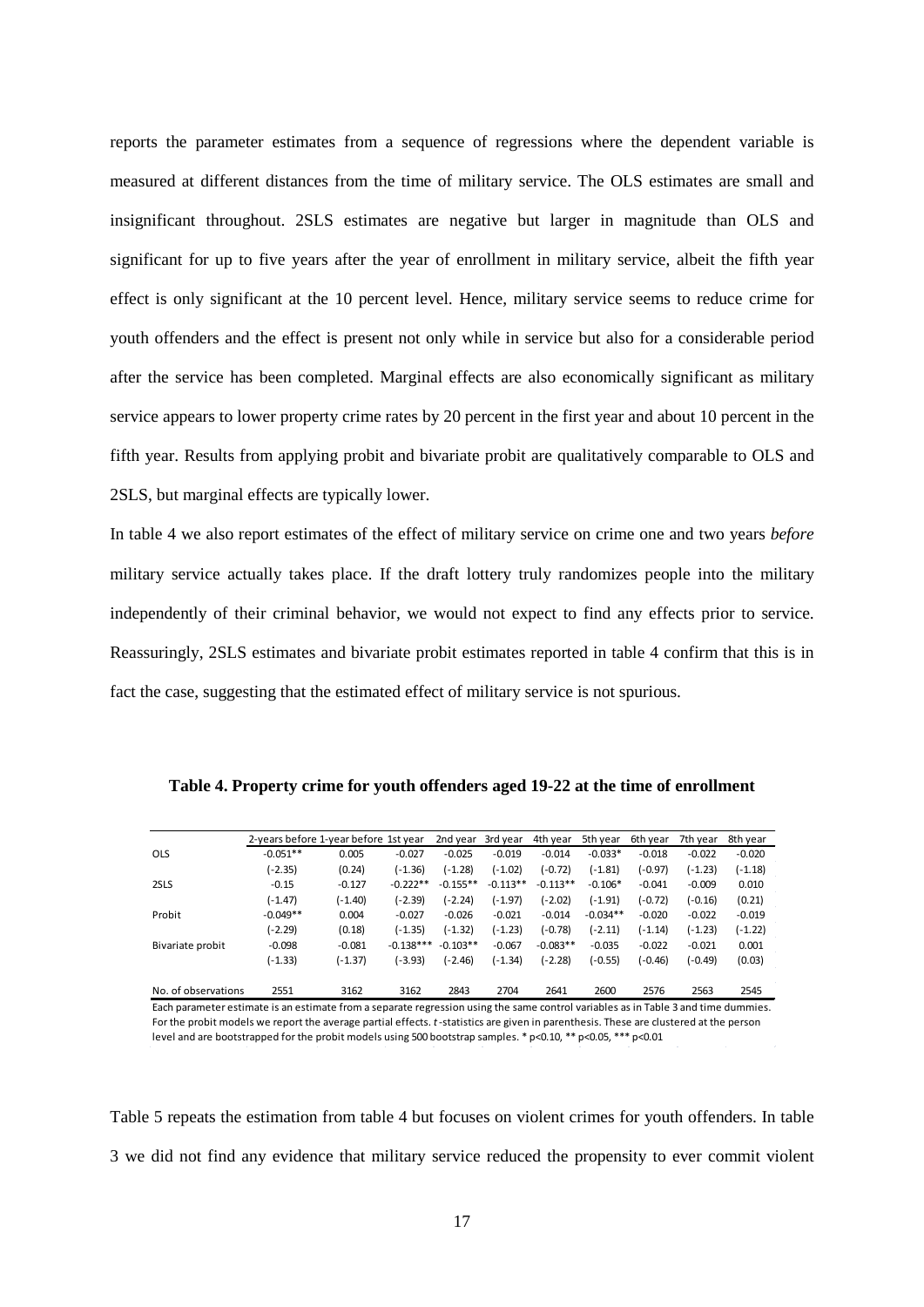crimes. This result could, however, conceal significant short-term effects. The parameter estimates are insignificant throughout and we conclude that military does not seem to have any effect on violent crimes for youth offenders. As emphasized by Jacob and Lefgren (2003), property and violent crimes are very distinct as the latter more often is an act of impulse. This may explain why we do not find any effect of the military service, especially as most violence occurs on the weekends when one is usually off-duty in the military. We note, however, that point estimates are negative, albeit small, and that the lack of significance may be related to the fact that the frequency of violent offenses in the sample is relatively low.

|                     | 2-vears before | 1-year before | 1st vear  | 2nd year  | 3rd year  | 4th year  | 5th vear  | 6th year  | 7th year  | 8th year  |
|---------------------|----------------|---------------|-----------|-----------|-----------|-----------|-----------|-----------|-----------|-----------|
| <b>OLS</b>          | 0.016          | $-0.013$      | $-0.010$  | $-0.007$  | $-0.008$  | $-0.008$  | $-0.009$  | 0.000     | $-0.013*$ | $-0.012*$ |
|                     | (1.21)         | (-1.45)       | $(-1.08)$ | $(-0.73)$ | $(-0.99)$ | $(-1.02)$ | $(-1.35)$ | $(-0.00)$ | $(-1.92)$ | $(-1.70)$ |
| 2SLS                | 0.062          | 0.050         | $-0.047$  | $-0.014$  | $-0.014$  | $-0.008$  | $-0.002$  | $-0.009$  | $-0.006$  | $-0.014$  |
|                     | (1.18)         | (1.04)        | $(-1.21)$ | $(-0.43)$ | $(-0.63)$ | (-0.40)   | $(-0.09)$ | (-0.44)   | $(-0.31)$ | $(-0.74)$ |
| Probit              | 0.017          | $-0.010$      | $-0.008$  | $-0.006$  | $-0.008$  | $-0.007$  | $-0.008$  | 0.001     | $-0.012*$ | $-0.013*$ |
|                     | (1.36)         | $(-1.18)$     | $(-1.06)$ | $(-0.64)$ | $(-0.96)$ | $(-0.86)$ | $(-1.16)$ | (0.07)    | $(-1.78)$ | $(-1.95)$ |
| Bivariate probit    | 0.127          | 0.039         | $-0.023$  | $-0.010$  | $-0.018$  | $-0.015$  | $-0.008$  | $-0.017$  | $-0.020$  | $-0.017$  |
|                     | (1.58)         | (0.66)        | $(-0.58)$ | $(-0.38)$ | $(-0.89)$ | (-0.47)   | $(-0.24)$ | $(-0.91)$ | (-1.55)   | (-0.53)   |
|                     |                |               |           |           |           |           |           |           |           |           |
| No. of observations | 2551           | 3162          | 3162      | 2843      | 2704      | 2641      | 2600      | 2576      | 2563      | 2545      |

**Table 5. Violent crime for youth offenders aged 19-22 at the time of enrollment**

Each parameter estimate is an estimate from a separate regression using the same control variables as in Table 3 and time dummies. For the probit models we report the average partial effects. *t*-statistics are given in parenthesis. These are clustered at the person level and are bootstrapped for the probit models using 500 bootstrap samples. \* p<0.10, \*\* p<0.05, \*\*\* p<0.01

In tables 6 and 7 we turn to the subsample of individuals who are not youth offenders. Table 6 presents results for property crime for those entering service while 19-22 years old. 2SLS estimates suggests that there may be a positive effect in the second and fourth year after starting service, but the effect is only significant at the 5 percent level in the second year and none of them are significant when estimated by bivariate probit model. Overall, these results are clearly too fragile to conclude that military service has any effect on property crime for non-offending youths. For violent crimes, there seems to be a negative first year effect for non-offending youths although the effect is insignificant in the 2SLS estimation. Also for non-offending youths we are not able to reject that military service does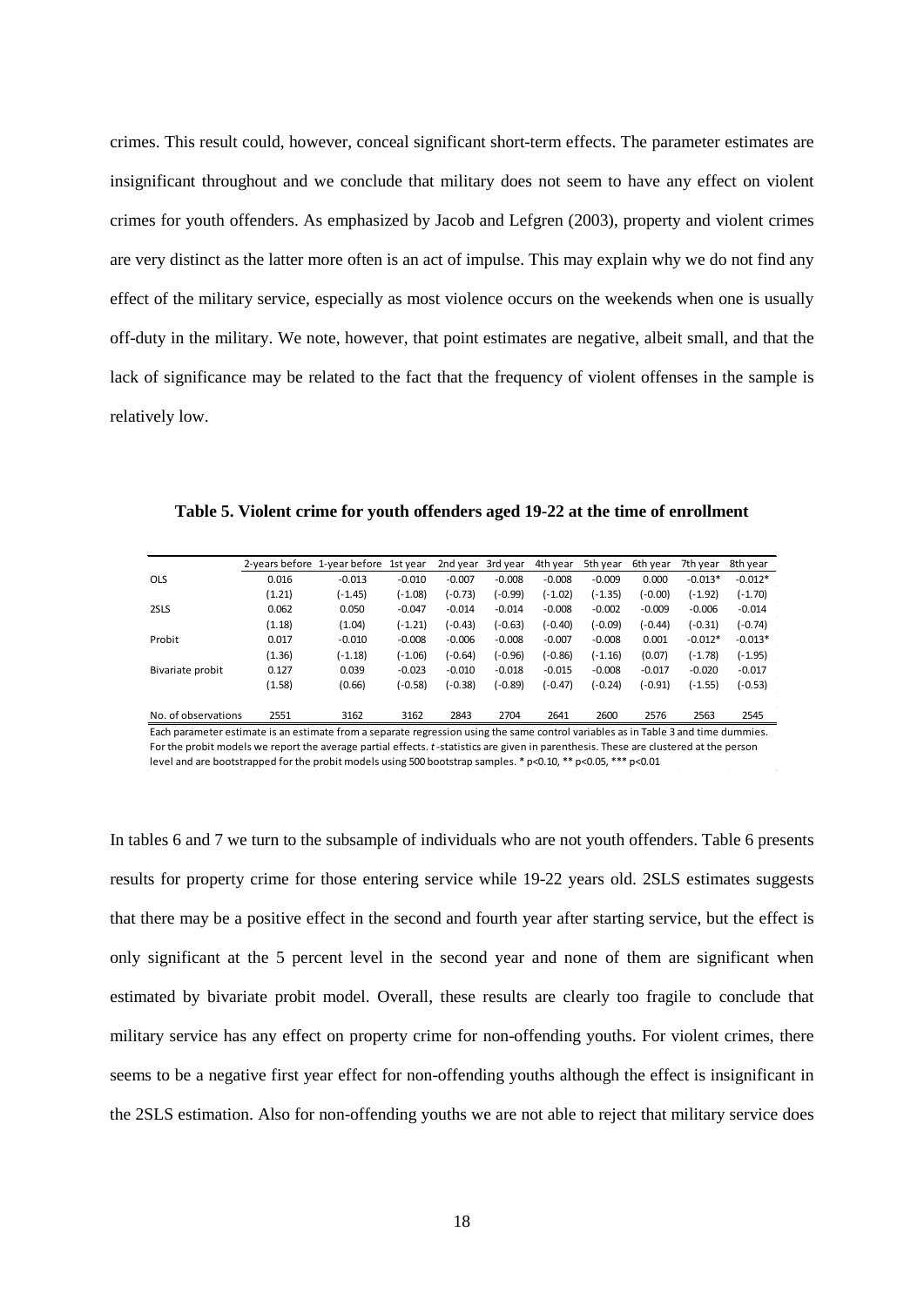not affect crime *before* service and we conclude that the data does not reject the hypothesis that the lottery number randomizes people into military service irrespective of their criminal behavior.

|                     | 2-years before 1-year before 1st year |        |        | 2nd year  | 3rd year | 4th year | 5th vear | 6th vear | 7th vear   | 8th year  |
|---------------------|---------------------------------------|--------|--------|-----------|----------|----------|----------|----------|------------|-----------|
| <b>OLS</b>          | 0.003                                 | 0.003  | 0.003  | 0.003     | 0.002    | 0.004    | 0.001    | 0.002    | $-0.005**$ | $-0.001$  |
|                     | (0.80)                                | (1.07) | (1.15) | (0.92)    | (0.73)   | (1.35)   | (0.59)   | (0.74)   | $(-2.36)$  | $(-0.40)$ |
| 2SLS                | $0.024*$                              | 0.018  | 0.015  | $0.019**$ | 0.012    | $0.013*$ | 0.006    | 0.007    | $-0.005$   | $-0.002$  |
|                     | (1.68)                                | (1.50) | (1.20) | (2.02)    | (1.57)   | (1.90)   | (0.96)   | (1.15)   | (-0.77)    | $(-0.36)$ |
| Probit              | 0.002                                 | 0.003  | 0.003  | 0.003     | 0.002    | 0.003    | 0.002    | 0.002    | $-0.005**$ | $-0.001$  |
|                     | (0.72)                                | (1.08) | (1.26) | (0.94)    | (0.79)   | (1.44)   | (0.74)   | (0.83)   | $(-2.36)$  | $(-0.37)$ |
| Bivariate probit    | 0.013                                 | 0.009  | 0.003  | 0.012     | 0.008    | 0.008    | $-0.001$ | 0.007    | $-0.006*$  | $-0.004$  |
|                     | (0.91)                                | (0.82) | (0.29) | (1.20)    | (1.03)   | (1.23)   | (-0.15)  | (0.95)   | $(-1.68)$  | (-1.06)   |
| No. of observations | 29027                                 | 36335  | 36325  | 33013     | 31319    | 30537    | 30080    | 29820    | 29635      | 29485     |
| No. of treated      | 3063                                  | 3820   | 3827   | 3822      | 3811     | 3807     | 3794     | 3774     | 3758       | 3745      |

**Table 6. Property crime for non-offending youths aged 19-22 at the time of enrollment**

Each parameter estimate is an estimate from a separate regression using the same control variables as in Table 3 and time dummies. For the probit models we report the average partial effects. *t*-statistics are given in parenthesis. These are clustered at the person level and are bootstrapped for the probit models using 500 bootstrap samples. \* p<0.10, \*\* p<0.05, \*\*\* p<0.01

|                     | 2-vears before | 1-year before | 1st vear    | 2nd year  | 3rd year | 4th year  | 5th year  | 6th year | 7th year  | 8th year |
|---------------------|----------------|---------------|-------------|-----------|----------|-----------|-----------|----------|-----------|----------|
| <b>OLS</b>          | 0.000          | $-0.001$      | $-0.002**$  | 0.000     | 0.002    | 0.001     | 0.000     | 0.000    | $-0.001*$ | 0.002    |
|                     | (0.36)         | $(-0.62)$     | $(-2.56)$   | $(-0.11)$ | (1.46)   | (0.69)    | (0.40)    | (0.22)   | (-1.66)   | (1.53)   |
| 2SLS                | 0.001          | 0.000         | $-0.006$    | $-0.001$  | 0.004    | 0.003     | 0.000     | 0.003    | 0.002     | $0.006*$ |
|                     | (0.17)         | (-0.05)       | $(-1.60)$   | $(-0.21)$ | (1.29)   | (0.95)    | $(-0.03)$ | (1.11)   | (0.68)    | (1.96)   |
| Probit              | 0.001          | $-0.001$      | $-0.002***$ | 0.000     | 0.002    | 0.001     | 0.001     | 0.000    | $-0.001$  | 0.002    |
|                     | (0.43)         | $(-0.70)$     | (-2.87)     | (0.07)    | (1.43)   | (0.75)    | (0.59)    | (0.14)   | (-1.59)   | (1.44)   |
| Bivariate probit    | 0.003          | $-0.001$      | $-0.004***$ | 0.000     | 0.006    | 0.000     | $-0.001$  | 0.000    | 0.000     | 0.004    |
|                     | (0.17)         | (-0.46)       | $(-3.13)$   | (0.06)    | (0.82)   | $(-0.13)$ | $(-0.64)$ | (0.17)   | (0.05)    | (1.22)   |
| No. of observations | 29027          | 36335         | 36325       | 33013     | 31319    | 30537     | 30080     | 29820    | 29635     | 29485    |
| No. of treated      | 3063           | 3820          | 3827        | 3822      | 3811     | 3807      | 3794      | 3774     | 3758      | 3745     |

#### **Table 7. Violent crime for non-offending youths aged 19-22 at the time of enrollment**

Each parameter estimate is an estimate from a separate regression using the same control variables as in Table 3 and time dummies. For the probit models we report the average partial effects. *t*-statistics are given in parenthesis. These are clustered at the person level and are bootstrapped for the probit models using 500 bootstrap samples. \* p<0.10, \*\* p<0.05, \*\*\* p<0.01

#### *The effect of military service on education, unemployment and earnings for youth offenders*

The results presented so far suggest that military service reduces the property crime rate among youth offenders who start military service at ages 19-22. Criminal activity is reduced not only while in service but also for up to five years from the beginning of service, i.e. for three to four years after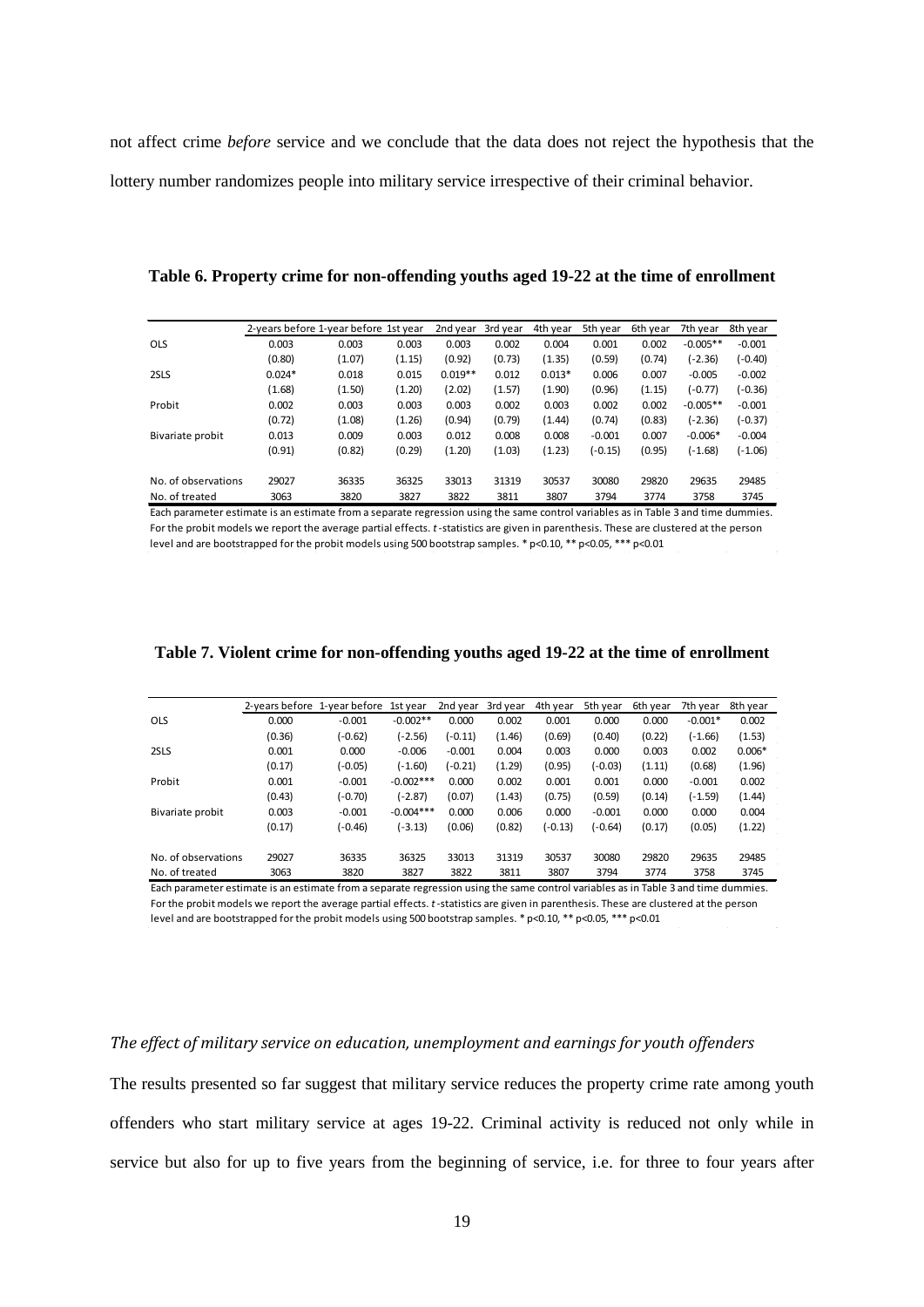service is completed. This could, for example, be because the military has provided skills that are relevant for participating in the labor market, or because it has provided a set of skills that lower the costs of investing in post-service education. We therefore go on to investigate whether the reduction in criminal activity is associated with increased education, and/or a drop in post-service unemployment and whether it affects earnings. This analysis is confined to youth offenders as we found no clear effect of military enrollment for individuals not committing crime before the age of 18.

In table 8 we consider both the effect of military service on completion of education and on unemployment. With respect to education, we estimate a cross-sectional regression for completion of vocational or higher education by the age of 35. We find a negative effect of military service on vocational and higher education, but this is only significant at the 10 percent level in the OLS and probit estimations and insignificant when considering 2SLS. In order to examine the effect of military service on unemployment, we estimate a series of equations similar to equation (1). The dependent variable is the number of years with unemployment in the last week of November for the period 1982- 1990. Table 8 shows that we find no significant effects of military service on unemployment.

|                                         | <b>OLS</b> | 2SLS      | Probit    | Bivariate probit |
|-----------------------------------------|------------|-----------|-----------|------------------|
| Vocational and higher education, age 35 | $-0.059*$  | $-0.01$   | $-0.157*$ | $-0.015$         |
|                                         | (-1.80)    | $(-0.15)$ | $(-1.83)$ | $(-0.08)$        |
| Higher education, age 35                | $-0.015$   | $-0.009$  | $-0.141$  | $-0.144$         |
|                                         | (-0.82)    | $(-0.25)$ | $(-1.05)$ | $(-0.49)$        |
| Accumulated unemployment, 1982-1990     | $-0.03$    | $-0.135$  |           |                  |
|                                         | (-0.21)    | $(-0.45)$ |           |                  |

**Table 8. The effect of military enrollment on unemployment and completion of education for youth offenders**

Each parameter estimate is an estimate from a separate regression using the same control variables as in Table 3. For the probit models we report the average partial effects. *t*-statistics are given in parenthesis. These are clustered at the person level and are bootstrapped for the probit models using 500 bootstrap samples. \* p<0.10, \*\* p<0.05, \*\*\* p<0.01

Table 9 presents estimates of the effect of military enrollment on log hourly wage rates and on log yearly wage income. When we consider the full-time employed, the 2SLS estimates suggest that military service has an adverse effect on log hourly wage rates for up to six years from the beginning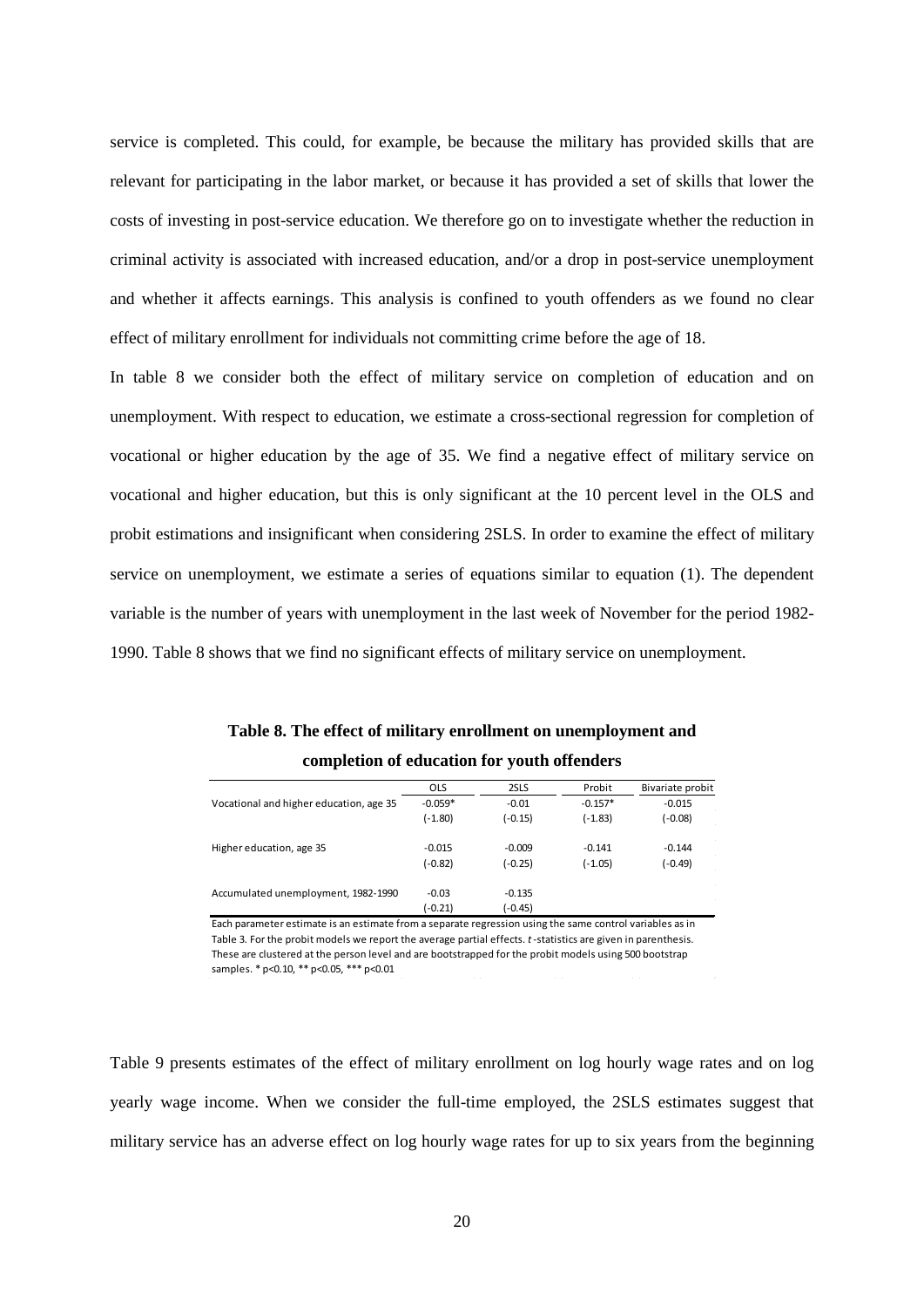of service. The adverse wage premium is 6-14 percent. We also provide estimates using log yearly wage income as the dependent variable. For the full-time employed, we only find significant effects for the fourth to the sixth year after military enrollment. When we focus on the sample that includes all persons except students, the picture is qualitatively similar to the case of the log hourly wage rates, but estimates tend to only be significant at the 10 percent level for the first to the sixth year after joining the military. Besides this, the estimates are in the range 6-9 percent, i.e. smaller than the estimates obtained from regressions using log hourly wage rates as the dependent variable.

| Dependent variable: Log(hourly wage rate)   |           |                                       |             |             |           |                         |            |            |            |            |  |
|---------------------------------------------|-----------|---------------------------------------|-------------|-------------|-----------|-------------------------|------------|------------|------------|------------|--|
|                                             |           | 2-years before 1-year before 1st year |             | 2nd year    | 3rd year  | 4th year                | 5th year   | 6th year   | 7th vear   | 8th year   |  |
| <b>OLS</b>                                  | $0.103*$  | $0.159***$                            | $-0.087***$ | $-0.039$    | $-0.031$  | $-0.053**$              | $-0.049**$ | $-0.035*$  | $-0.046**$ | $-0.052**$ |  |
|                                             | (1.81)    | (3.42)                                | (-3.85)     | $(-1.57)$   | $(-1.43)$ | $(-2.41)$               | $(-2.34)$  | $(-1.72)$  | $-2.08$    | $(-2.56)$  |  |
| 2SLS                                        | 0.226     | $-0.048$                              | $-0.100**$  | $-0.144***$ |           | $-0.123***$ $-0.120***$ | $-0.101**$ | $-0.059*$  | $-0.039$   | $-0.03$    |  |
|                                             | (0.85)    | $(-0.25)$                             | $(-2.34)$   | $(-3.35)$   | $(-3.07)$ | $(-3.16)$               | $(-2.57)$  | $(-1.70)$  | (-1.13)    | (-0.84)    |  |
| No. of observations                         | 538       | 755                                   | 1009        | 1133        | 1269      | 1320                    | 1319       | 1282       | 1276       | 1305       |  |
| Dependent variable: Log(yearly wage income) |           |                                       |             |             |           |                         |            |            |            |            |  |
| 2SLS estimates                              |           |                                       |             |             |           |                         |            |            |            |            |  |
|                                             |           | 2-years before 1-year before 1st year |             | 2nd year    | 3rd year  | 4th year                | 5th year   | 6th year   | 7th year   | 8th year   |  |
| <b>Full-time workers</b>                    | 0.212     | $-0.098$                              | $-0.079$    | $-0.069$    | $-0.120$  | $-0.134*$               | $-0.145**$ | $-0.145**$ | $-0.041$   | $-0.050$   |  |
|                                             | (0.62)    | $(-0.38)$                             | $(-1.03)$   | (-0.91)     | $(-1.63)$ | $(-1.88)$               | $(-1.97)$  | $(-2.23)$  | (-0.67)    | (-0.78)    |  |
| All persons, but students                   | $-0.175$  | $-0.242$                              | $-0.093*$   | $-0.077*$   | $-0.083*$ | $-0.072*$               | $-0.056$   | $-0.089**$ | $-0.054$   | $-0.061$   |  |
|                                             | $(-0.33)$ | $(-1.10)$                             | $(-1.67)$   | $(-1.75)$   | $(-1.90)$ | $(-1.69)$               | $(-1.36)$  | $(-2.04)$  | (-1.32)    | (-1.40)    |  |
| No. of observations                         | 1106      | 1464                                  | 1713        | 1891        | 1991      | 2023                    | 2015       | 1972       | 1922       | 1904       |  |

**Table 9. Wages for youth offenders aged 19-22 at the time of military enrollment**

Each parameter estimate is an estimate from a separate regression using the same control variables as in Table 3 and time dummies. *t*statistics are given in parenthesis. These are clustered at the person level. \* p<0.10, \*\* p<0.05, \*\*\* p<0.01

Although we cannot control for selection into employment, these results do not suggest that there is any positive effect of military service on earnings. This is in line with findings in Angrist (1990), Imbens and Van der Klaauw (1995), and Galiani *et al.* (2011). However, we only find a temporary negative effect on wages. Thus, military seems to interrupt working careers or delay education completion, but the effect appears to be relatively short-lived and persons joining the military catch up within six years of beginning military service.

Summarizing the results, we find no effect of military service on the propensity to complete post compulsory education and on the propensity to be recorded as unemployed. For earnings we find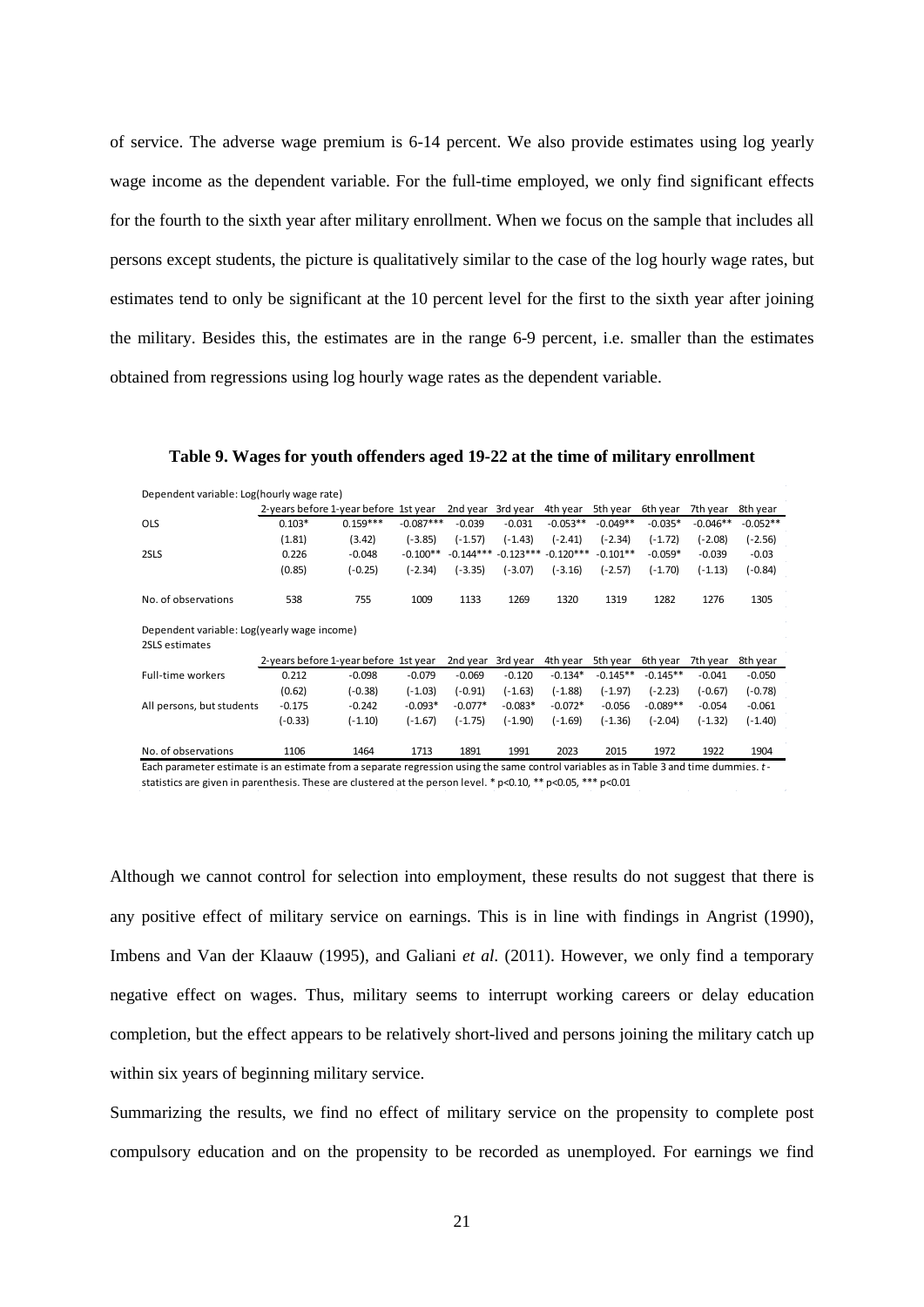negative effects within the first six years of beginning service. Combining these findings suggests that military service does not equip youth offenders with productive human capital.

#### **Conclusion**

We have analyzed the effect of military service on the propensity to commit crime for the cohort of Danish men born in 1964. We address the self-selection into military service by exploiting draft lottery data, and measure the effect of military service by combining these data with longitudinal administrative records. The results show that military service reduces criminal activity for youthoffenders who enter service at ages 19-22. For this group property crime is reduced for up to five years from the beginning of service, and the effect is therefore not only a result of incapacitation while enrolled. We find no effect of military service on violent crimes. We also find no effect of military service on educational attainment and unemployment for youth offenders, but we find negative effects of service on earnings. We find no effect of military service on the criminal activity of non-offending youths. Overall, these results suggest that military service has an effect on the criminal behavior of youth-offenders. The effect exists not because military service upgrades productive human capital directly but rather because military service does something else, for example changes their attitude towards criminal activity. Criminal activity peaks at age 18 and is reduced to about half by age 25. Most efforts to reduce crime are targeted at youths in the age span 16-25. Our results thus suggest that military service can reduce crime for youth offenders for a significant fraction of the criminal intensive age interval.

Many European countries have compulsory military service. One of the objectives of military service based on conscription is to inform conscripts about important civil values and to create a national community. The results presented here suggest that military service may have beneficial effects on youth-criminals through socialization, a positive effect that has been largely overlooked up to this point. The results from this study also have broader relevance in terms of fighting crime. Evidence about the effect of social policies is mixed. Our results suggest that youth offenders, a group that can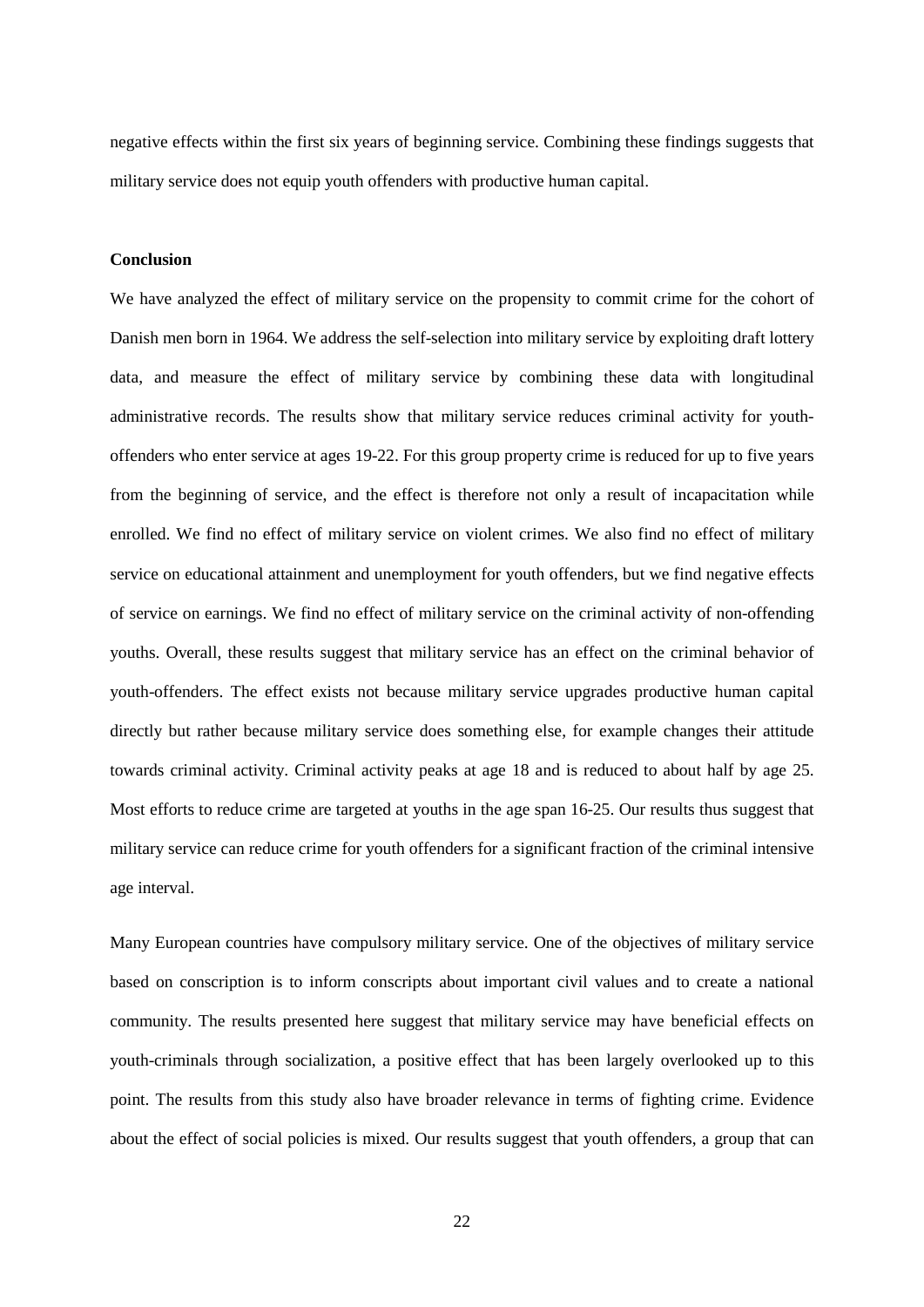be difficult to reach with school and social programs, can be reached with programs that share the features of peace time military service.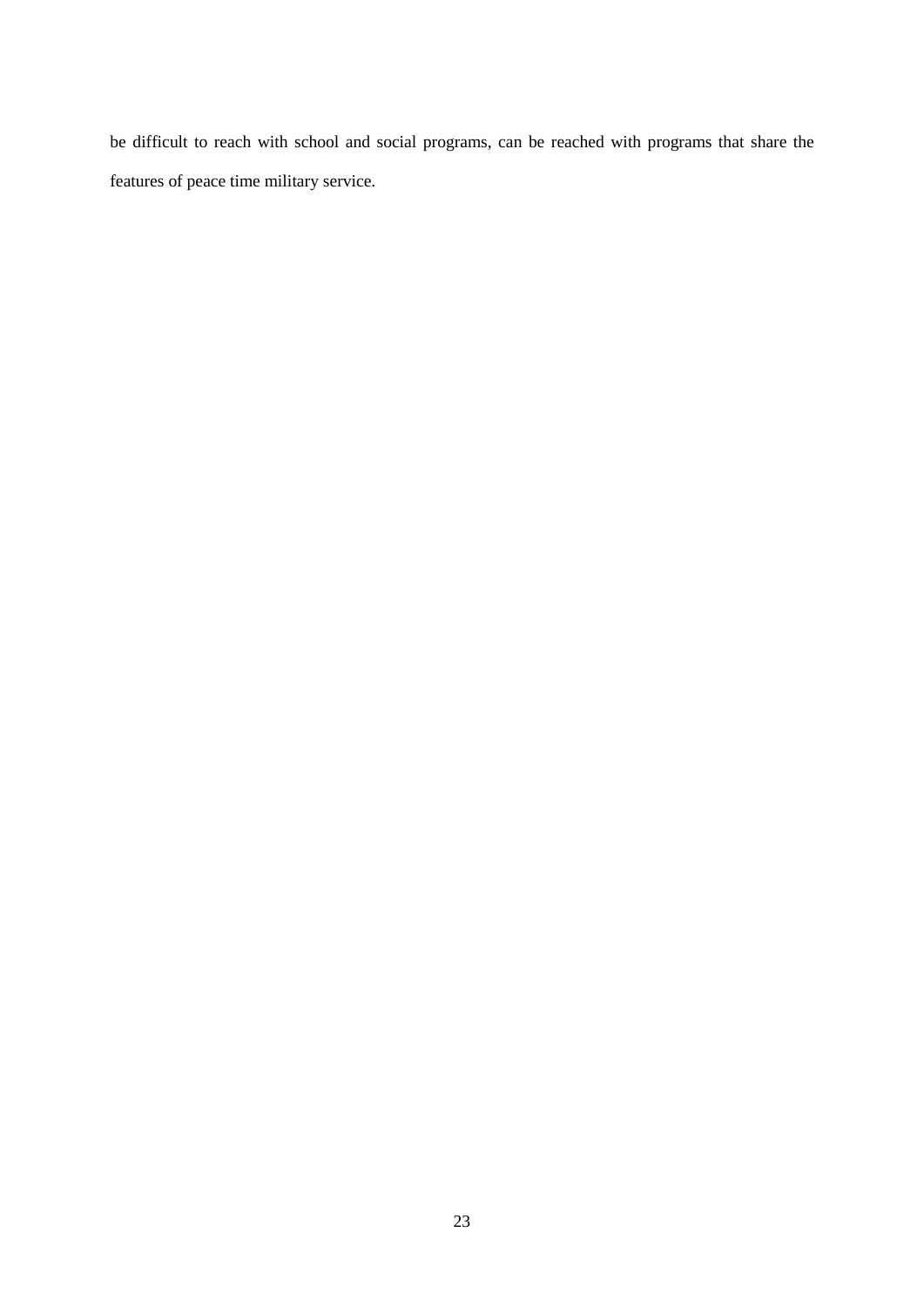#### **References**

Angrist, J.D. (1990): Lifetime Earnings and the Vietnam Era Draft Lottery: Evidence from Social Security Administrative Records, *American Economic Review*, Vol. 80, pp. 313–335.

Angrist, J.D. (1998): Estimating the Labor Market Impact of Voluntary Military Service Using Social Security Data on Military Applicants, *Econometrica*, Vol. 66(2), pp. 249–288.

Angrist, J.D. and S.H. Chen (2011): Schooling and the Vietnam-Era GI Bill: Evidence from the Draft Lottery, *American Economic Journal: Applied Economics*, Vol. 3, pp. 96–119.

Angrist, J.D., S.H. Chen and J. Song (2011): Long-term Consequences of Vietnam-Era Conscription: New Estimates Using Social Security Data, *American Economic Review*, Vol. 101(3), pp. 334–338.

Card, D. and A.R. Cardoso (2012): Can Compulsory Military Service Raise Civilian Wages? Evidence from the Peacetime Draft in Portugal, *American Economic Journal: Applied Economics*, Vol. 4(4), pp. 57–93.

Chalfin, A. and J. McCrary (2013): The Effect of Police on Crime: New Evidence from US Cities 1960-2010, NBER WP 18815.

Fallesen, P., L.P. Geerdsen, S. Imai and T. Tranæs (2012): The Effect of Workfare Policy on Crime, Youth Diligence and Law Obedience; Rockwool Foundation Research Unit, Study Paper no. 41, University Press of Southern Denmark.

Galiani, S., M.A. Rossi and E. Schargrodsky (2011): Conscription and Crime: Evidence from the Argentine Draft Lottery, *American Economic Journal: Applied Economics*, Vol. 3, pp. 119–136.

Grogger, J. (1998): Market Wages and Youth Crime, *Journal of Labor Economics*, Vol. 16(4), pp. 756-791.

Imai, S. and K. Krishna (2004): Employment and Crime in a Dynamic Model, *International Economic Review*, Vol. 45(3), pp. 845-872.

Imbens, G. and W.H. Van der Klaauw (1995): Evaluating the Cost of Conscription in the Netherlands, *Journal of Business and Economic Statistics*, Vol. 13(2), pp. 207–215.

Jacob, B.A. and L. Lefgren (2003): Are Idle Hands the Devil's Workshop? Incapacitation, Concentration and Juvenile Crime, *American Economic Review*, vol. 93, no. 5, pp. 1560–1577.

Lochner, L. (2011): Nonproduction Benefits of Education: Crime, Health, and Good Citizenship, *Handbook of the Economics of Education*, Vol. 4, pp. 183–282.

Luallen, J. (2006) School's Out… Forever: A Study of Juvenile Crime, At-Risk Youths and Teacher Strikes, *Journal of Urban Economics*, Vol. 59, pp. 75–103.

Machin, S., O. Marie and S. Vujic (2011): The Crime Reducing Effect of Education, *Economic Journal*, Vol. 121(552), pp. 463–484.